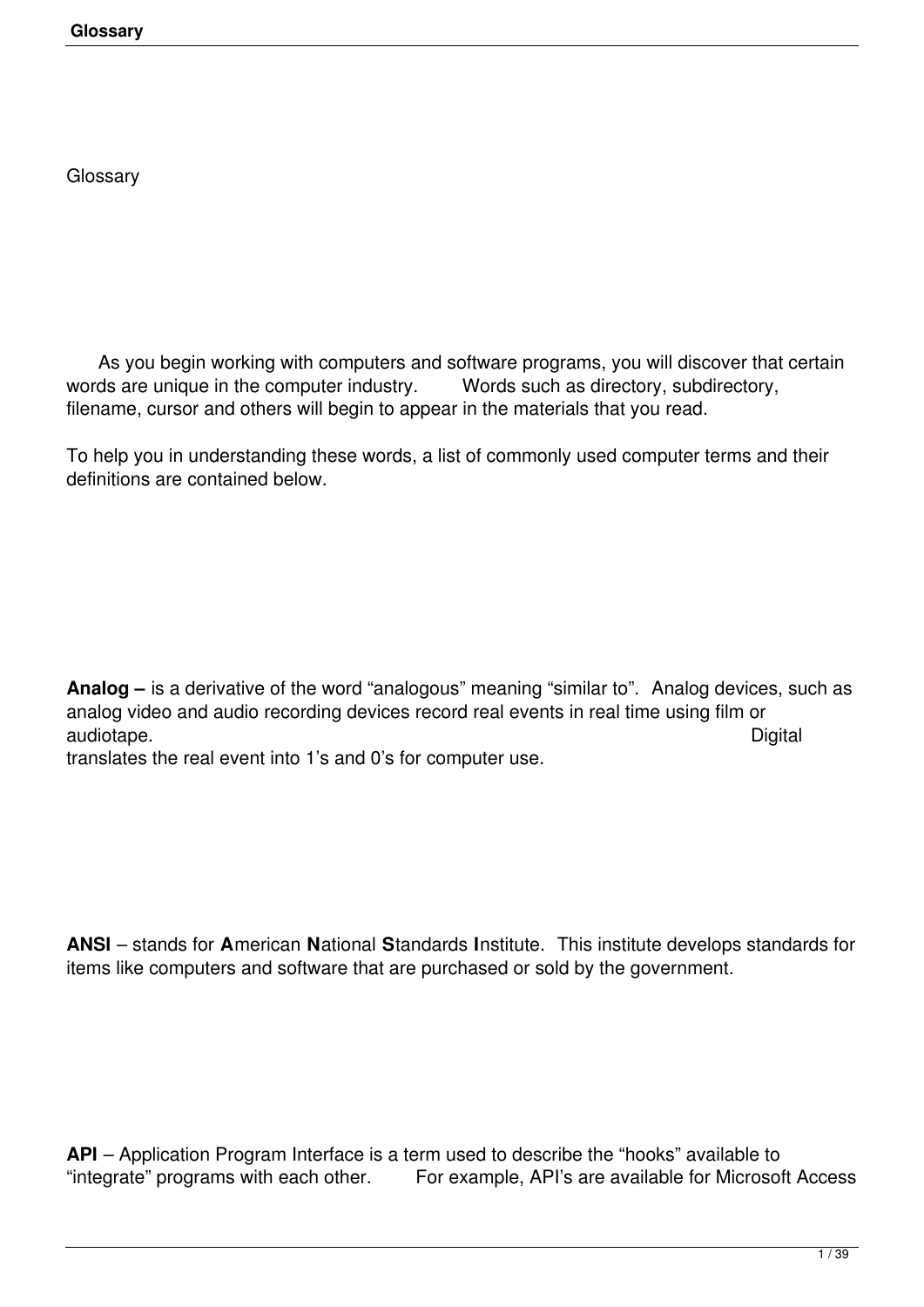to integrate or communicate with an image program.

**Applications Program Software** - computer programs that perform a wide range of tasks and generally designed for specific purposes. **Solution 1998** Microsoft Word and WordPerfect were designed for word processing, Summation II for database and full text document search and retrieval, Lotus 123 for spreadsheet and Watermark for graphic images.

Also referred to as *application* or *program.*

**Archive** – archiving is the process of putting data on disks for long term storage. Backups are used to ensure data is saved in case of data loss.

**Artificial Intelligence** (AI) - is the field of computer science in which computers are programmed to exhibit characteristics of human intelligence. It attempts to model the way humans think. *Knowledge based systems, expert systems, virtual reality* are some of the components of AI. The objective is to simulate factual patterns for consistency among decision-makers.  $\blacksquare$ involve a large number of factors, many with complex interactions.

As a result outcomes are oftentimes inconsistent.

Artificial intelligence attempts to prevent the inconsistencies by consistently noting the factors of a particular decision and leading to the same conclusion under the similar set of facts. These also are commonly referred to as "knowledge based systems" or "expert systems". They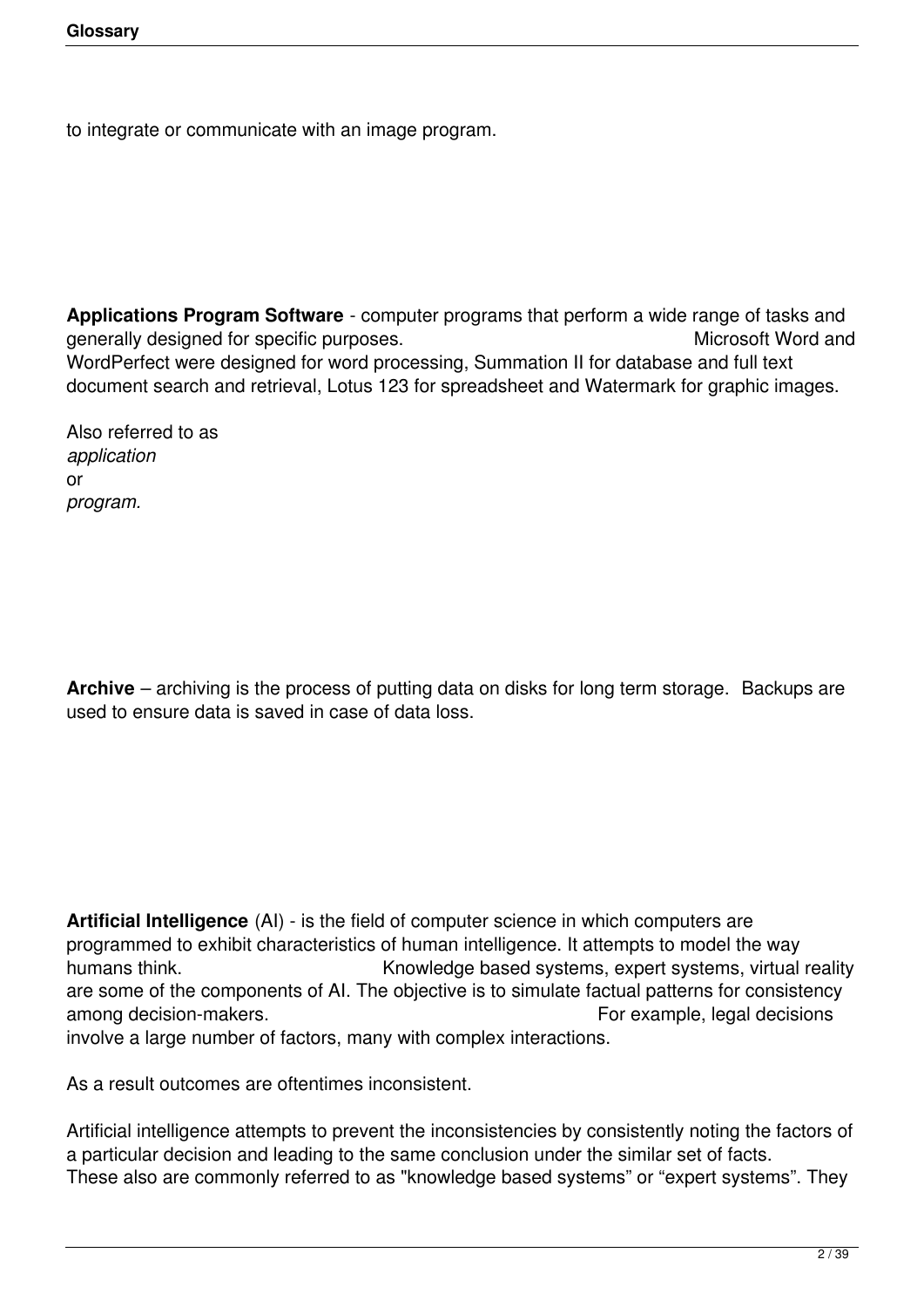capture the expertise of decision makers , convert it to a set of rules, and apply the rules to routine decisions. JEDA - Judicial Expert Decision Aid - is an expert decision system designed for judges in black lung cases.

**ASCII** format - **A**merican **S**tandard **C**ode for **I**nformation **I**nterchange was a code developed through the cooperation of several computer manufacturers whose objective was to develop a standard code for all computers.

facilitates the exchange of data between computer and application programs. This is the standard format for a DOS text file.

Computer files in ASCII can generally be imported to most DOS based computer programs.

Request a copy of a deposition from a reporter in ASCII (pronounced "as key") format unless there is a particular full text program that you will be using.

**AUTOEXEC.BAT file -** This is a MS-DOS file containing commands that automatically execute whenever you start the computer. The sample you can put in an underlying whenever you start the computer. autoexec.bat file a command to automatically start Windows.

**Back up** - This is a duplicate copy of your data or application program files placed in a safe and separate place in case of loss of your original data. It is important that you back up separate place in case of loss of your original data. important data or program files.

f the original files are damaged, then one can use the backup files.

I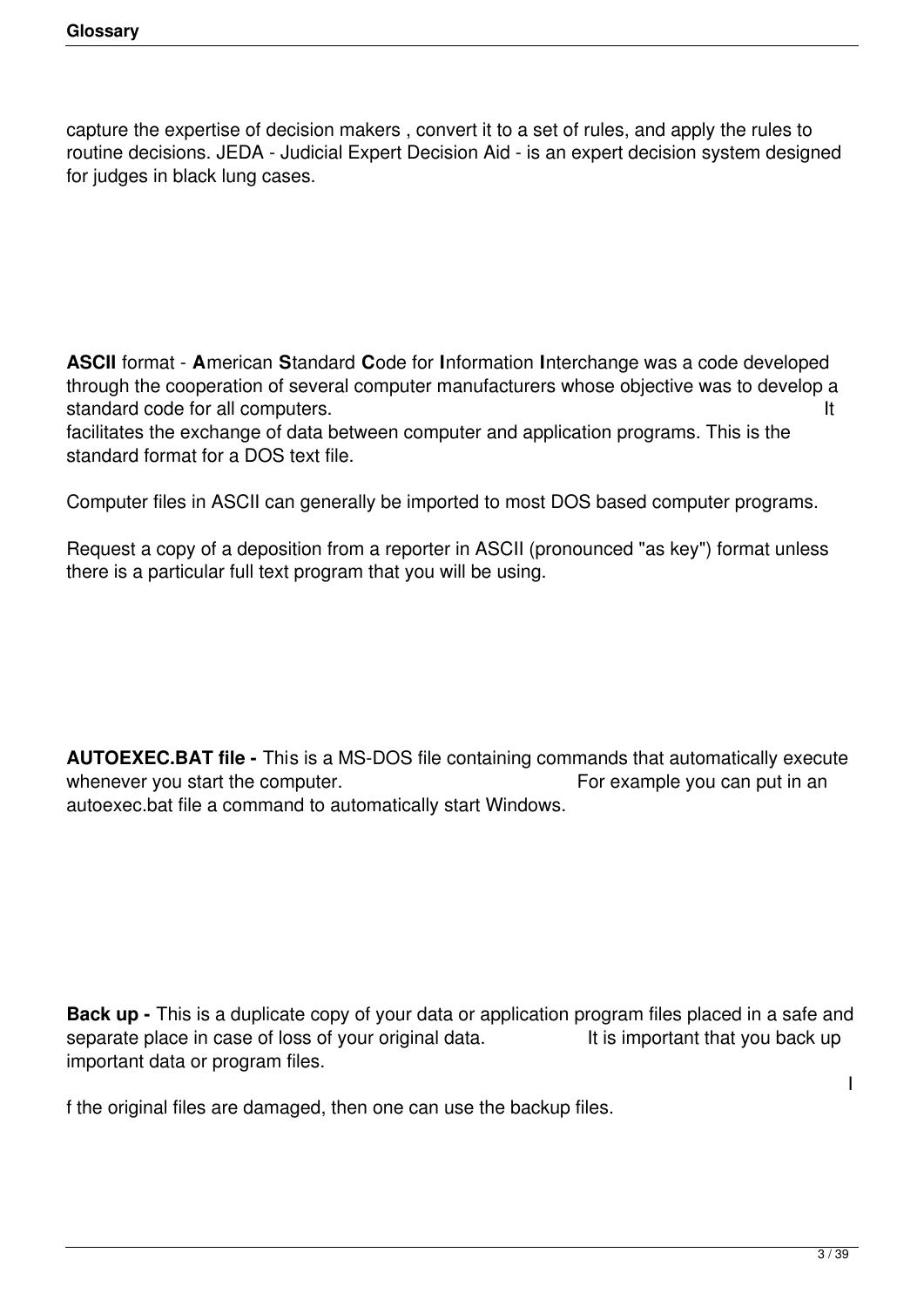**Bar Code** – is a system of accessing data through a series of machine-readable lines. Bar code readers can read the bar codes and can retrieve documents for viewing or presentation in the courtroom.

**Bernoulli Box** – is a storage disk system that uses fluid dynamics to keep the disk floating in the air as data is accessed or written to the disk.

**BIOS -** Acronym for **B**asic **I**nput/**O**utput **S**ystem. BIOS are instructions that tell the computer how to control the information between computers and peripherals.

In some operating systems, this part of the system is customized for specific computers.

**Bit -** Bit is an abbreviation for **bi**nary digi**t**. It is the smallest unit of measurement for a computer.  $\blacksquare$  computer. computer.  $\Box$  Eight bits equal one byte or the equivalent of one character.

**Bitmap** – represents characters or graphics by individual pixels or dots. They are arranged in columns and rows and can be altered with paint programs.

Bit map graphics, also called raster graphics, are images created with pixels.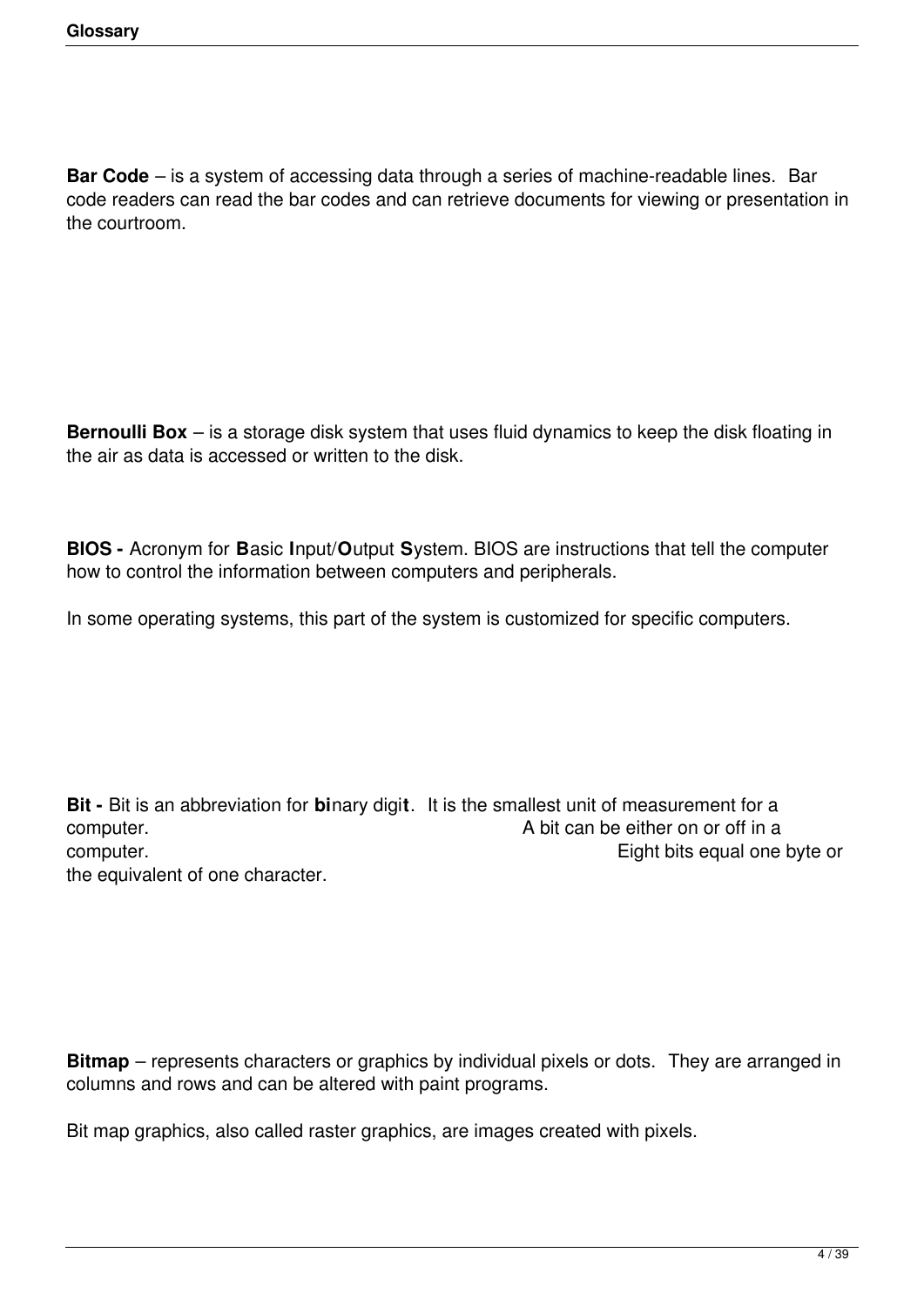**Blowbacks** – is a slang term for printing images off of a CD-ROM disk.

**Boot/Reboot -** This is the start up procedure for a computer. It causes the execution of start up files such an autoexec.bat file.

When your computer locks up then you need to reboot the computer generally by holding down the **CTRL**  and **ATL**  and then pressing the **DEL** keys at the same time.

**Bps -** Bps stands for bits per second. It is the transmission speed between two computers.

**Browser** – A browser is software like Internet Explorer used to view web pages on the Internet or Intranet. It is the client software used to view sites located on servers running web server software.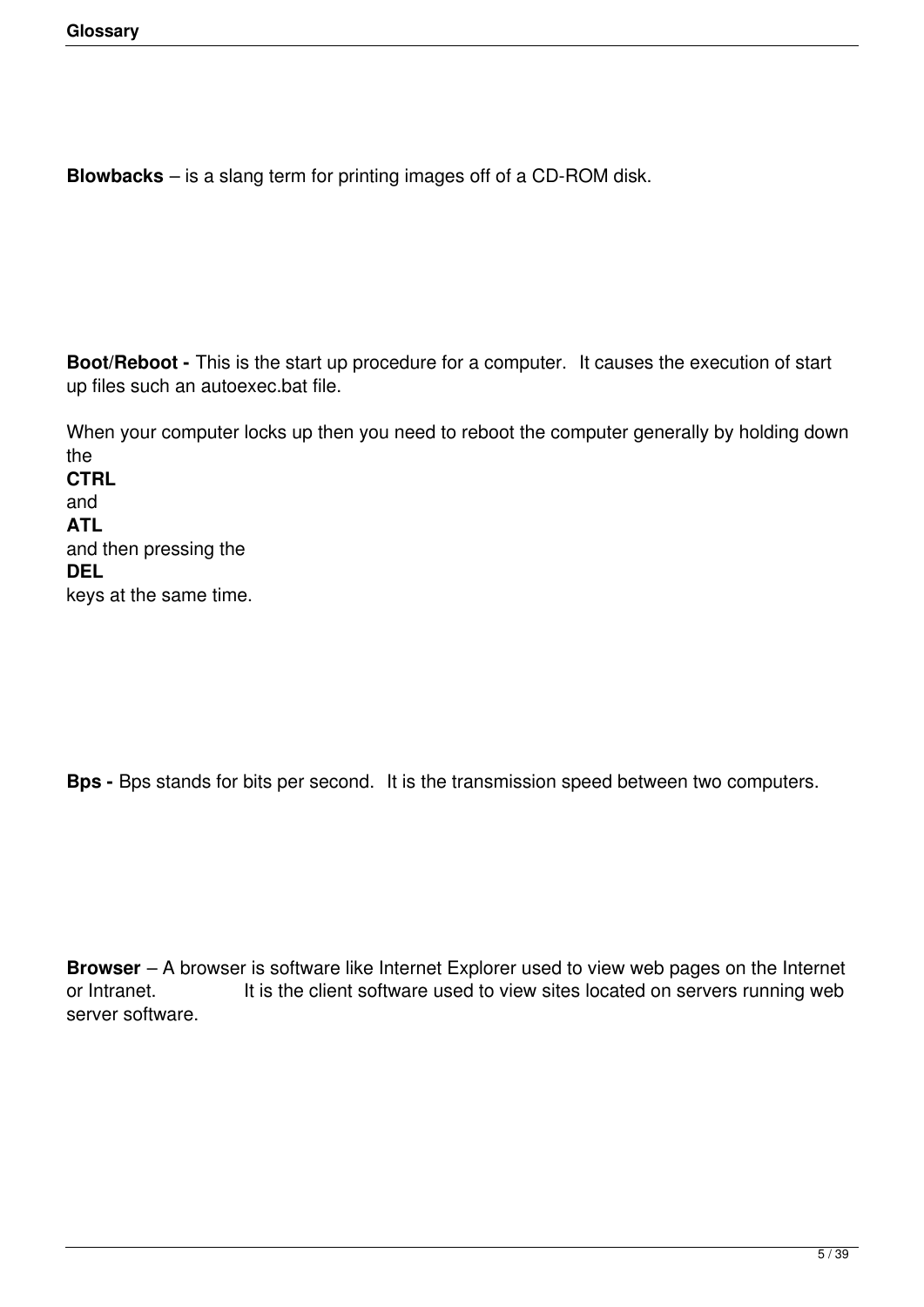**Bulletin Board Service (BBS) -** The early forerunner to group computing systems. They permit users to exchange e-mail, retrieve files and share other computer functions between individuals who share common interests.

**Byte -** This is the primary unit of measurement for computer storage. It denotes the amount of space needed to store a single character of text.

One byte equals 8 bits

**.**

**Boolean Search** - A Boolean search uses NOT LOGIC to prevent specific words from being retrieved with a search request, such as L<sup>\*</sup><legal>, which would find all words starting with L except legal.

**Cache memory** – special high speed memory area on a chip. Cache memory allows the CPU to run faster because it doesn't have to take time to swap instructions in and out of main memory, https://www.facebook.com/example.org/web/2012/intervalsed/complext/https://www.facebook.com/examplext/ programs benefit the most from having cache memory available.

**CAD** – Computer Aided Design – means having computers design products, buildings, houses, highways and so forth.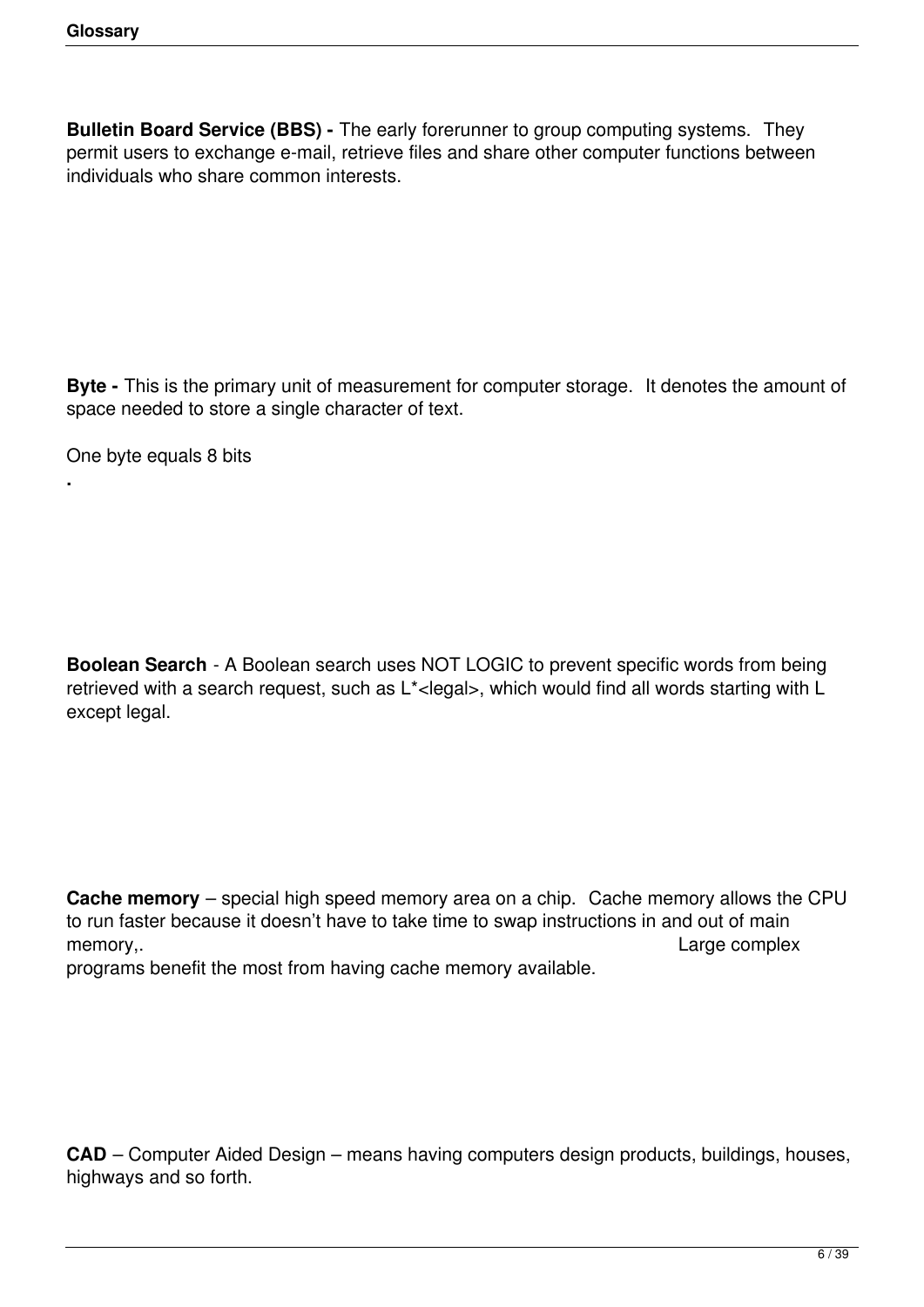**CGI –** Common Gateway Interface **–** is the standard used for connecting web pages with underlying data. The capability of the CGI script has the capability of calculating mortgages, accessing databases for reports, etc.

**Character** – A character is equal to a byte and is a single letter or number.

**Character Recognition** – or OCR is the ability of a scanner to read human readable text into ASCII text like a word processor.

**Client / Servers** - refers to decentralized, usually desktop computers, loosely connected to a

central depository called the server. This system is contrasted with mainframes. In an Intranet or Internet system the client software is similar to Netscape and the server software would be Netscape Suitespot or something comparable.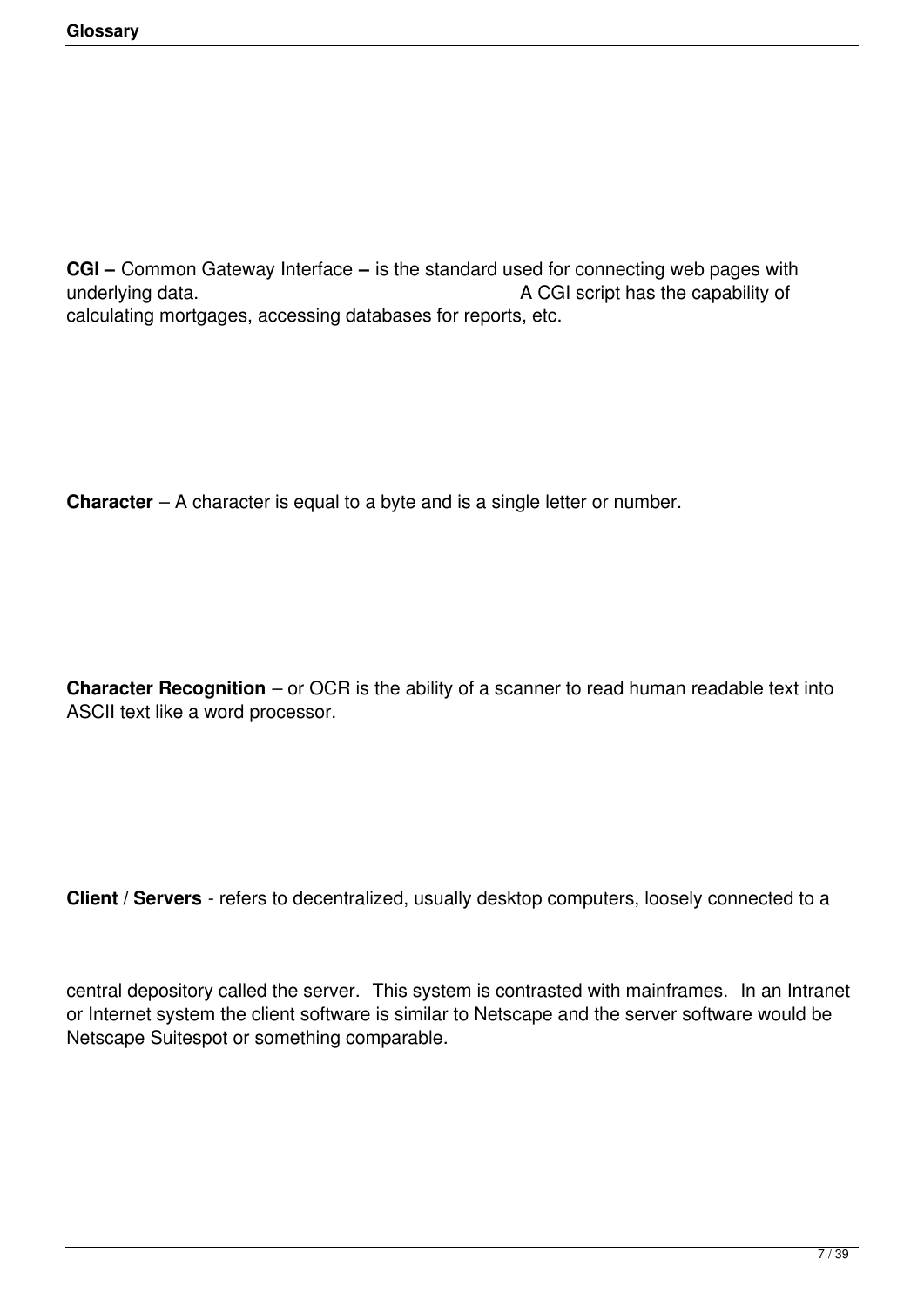**Clock speed** - Clock speeds **(**hertz, khz and mhz) refers to how fast a computer's CPU The faster the megahertz the faster the CPU will process data.

**Communications Program -** software that controls the transfer of data from one computer to another. *Programs are available to transfer data over telephone* lines. Some programs permit you to operate a particular desktop computer from anywhere linked by a telephone line.

**Compression -** is a method of removing repetitive or redundant element from a computer file or collection of data.<br>The result is that the file needs less storage space and can The result is that the file needs less storage space and can be transmitted easier.

**Computer File -** A computer file is a collection of computer commands and information stored in a file.

**Compatibility -** The capability of a piece of hardware or software to operate with another piece of software or hardware. For example, word processing files from WordPerfect are not compatible with Microsoft Word word processor unless the conversion program is used first.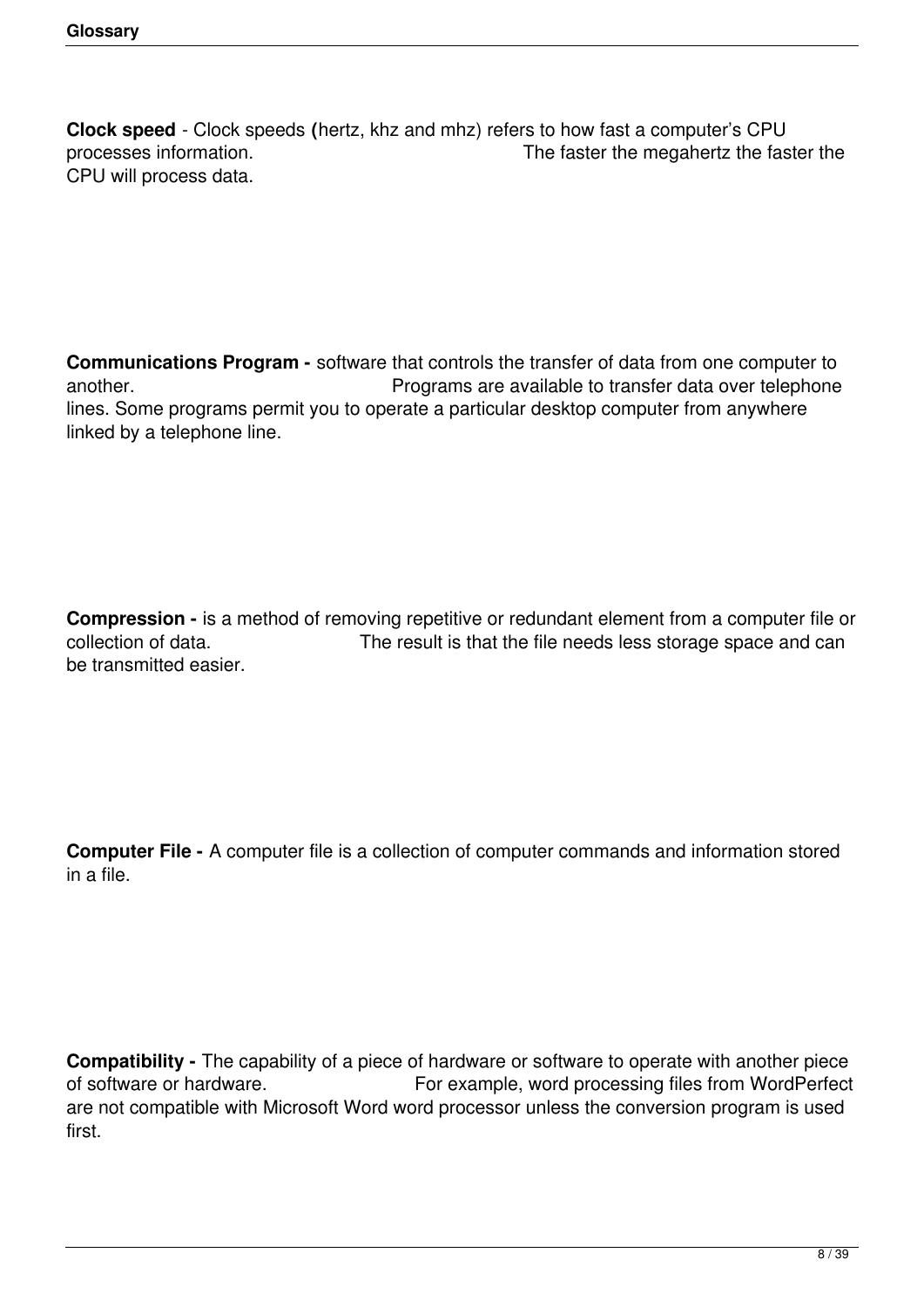**Communications protocol** - is a set of instructions, which enables two computers to talk to each other. **A** protocol suite is a set of instructions to handle a variety of computer tasks such as printing, file transferring and so on.

TCP/IP is a protocol suite that is used on networks and on the Internet.

It has become one of the key defacto standards for tying together computers.

Hence, the popularity of the Internet and the communication is large part due to this protocol. It is part of the UNIX operating system.

FTP is an acronym for File Transfer Protocol and is a service for transferring files.

**Computer -** A computer is an electronic device consisting of a central processing unit, monitor and keyboard to store, retrieve and process data.

**Compression** – is the ability of some software programs to shrink or compress the images and other computer files.

**Config.sys file -** This file automatically executes each time you boot the computer and generally configures peripheral devices attached to the computer. For example, the config file can be coded to activate a sound card when the computer is started.

Windows 95 does not have this file but instead automatically configures attached hardware with a new plug and play feature which automatically recognizes attached devices.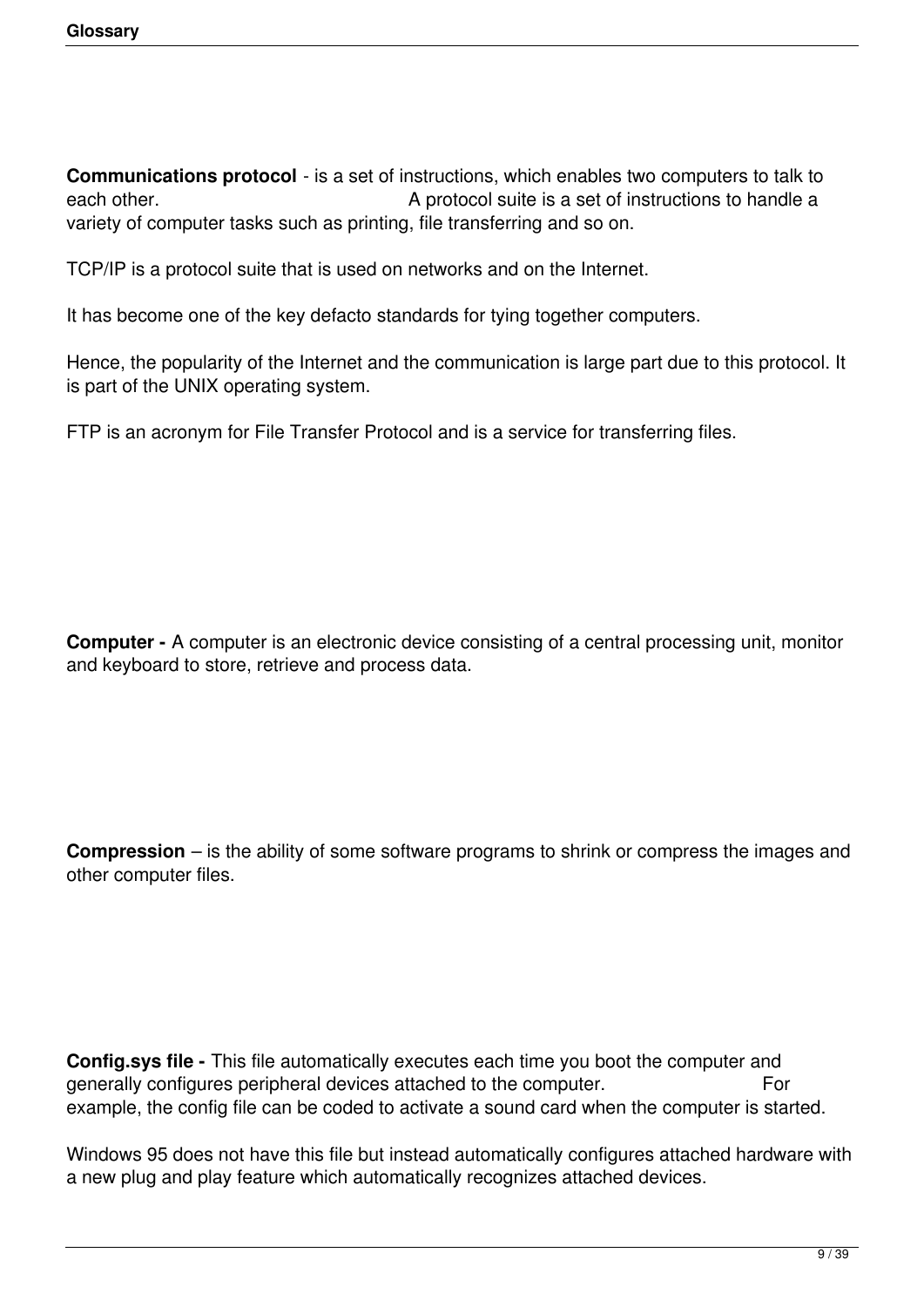**CPU -** Acronym for **C**entral **P**rocessing **U**nit. This is the main core of a computer, oftentimes called the brain of the computer. It controls the interpretation and execution of computer instructions.

**Cross-references** - Cross-references are enhancements that you can imbed in full text documents. They are used to delineate words or phrases that mean the same thing.

**Cursor** - A cursor is the small dash on the computer screen that constantly blinks. This is the location that the next character will appear when you begin typing.

**Data -** Information that is processed or transmitted by a device like a computer.

**Data Communications** – is the transfer of data between two computer points.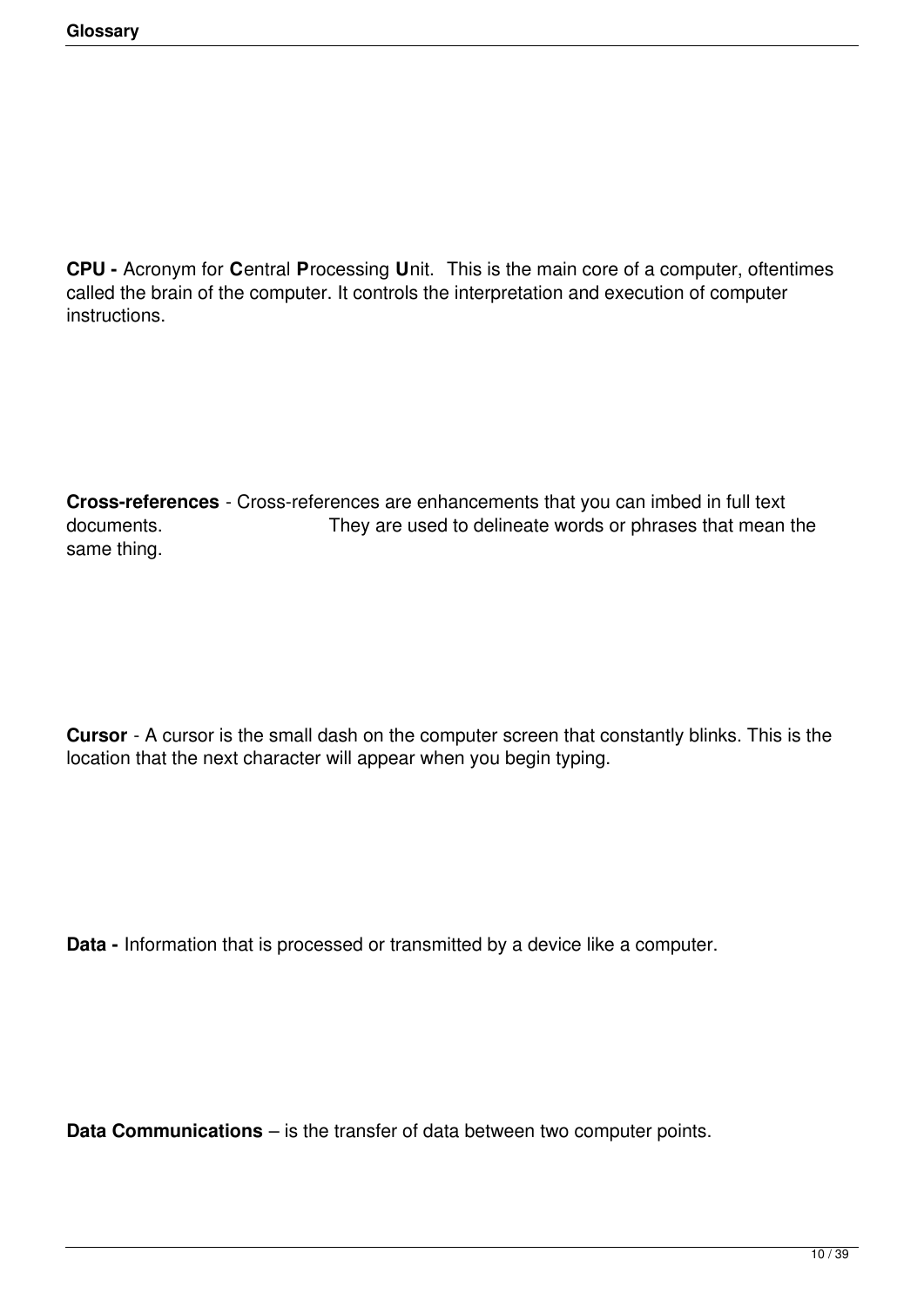**Database** - A database is a collection of data or information stored in computers that can be used for more than one purpose. It is data that has been organized and structured for particular purpose such as a document management system.

**Database Management Systems (DBMS)** - This is the task of managing data in databases and retrieving information from that database.

**Data Transfer Rate (dtr) -** This is the rate of data transfer from one device to another. CD-RO M's can transfer information to a computer at 1000 kbps and higher.

The higher the transfer the faster the access to the data.

**DEPS (Digital Evidence Presentation System) -** The system provides comprehensive multifunction support for all aspects of evidence display, complete with multiple digital and video inputs and up to 14 display outputs. DOAR ( www.doar.com ).

**Device Drivers -** are drivers that control attached peripheral devices such as a mouse. Device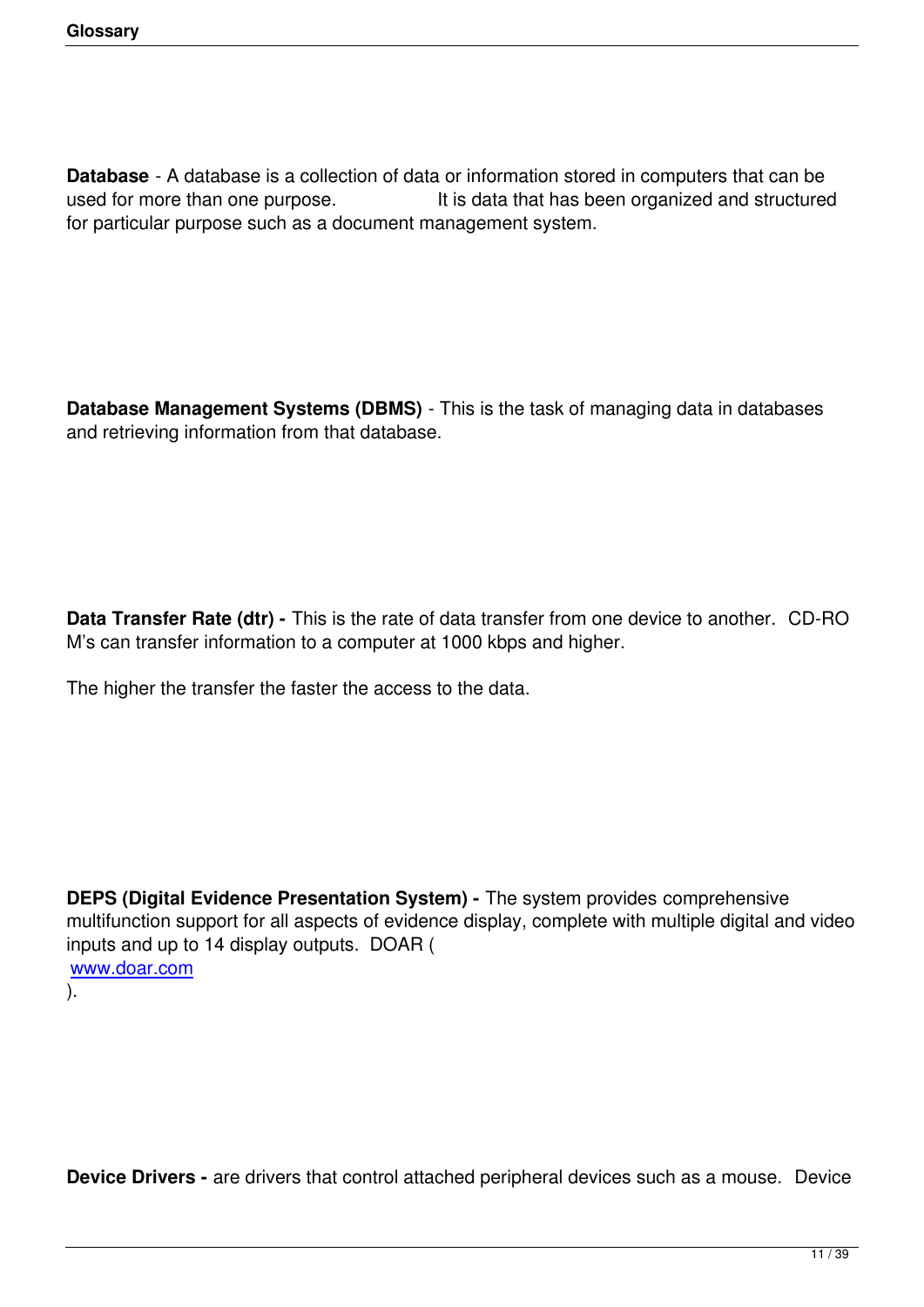drivers will oftentimes come with devices that are subsequently added onto computers.

**Digital –** is the recording of information in a binary manner. Information is recorded as 1's and 0's for use by a computer.  $\blacksquare$ records information real time in file and tape.

It does not convert the data to a new format.

Text in a word processor is in a digital format, images or graphics is in a bit map or digital format and so on.

**Digital Cameras** – are new cameras that translate real events or pictures directly into digital data.

**Digitize** – is the process of converting information such as a document into binary code. Docu ments are converted into a digital format using a scanner.

They can be in a image digital format or in ASCII text – both digital formats.

**DAT – D**igital **A**udio**T**ape – is a technology that records digital audio onto magnetic tape.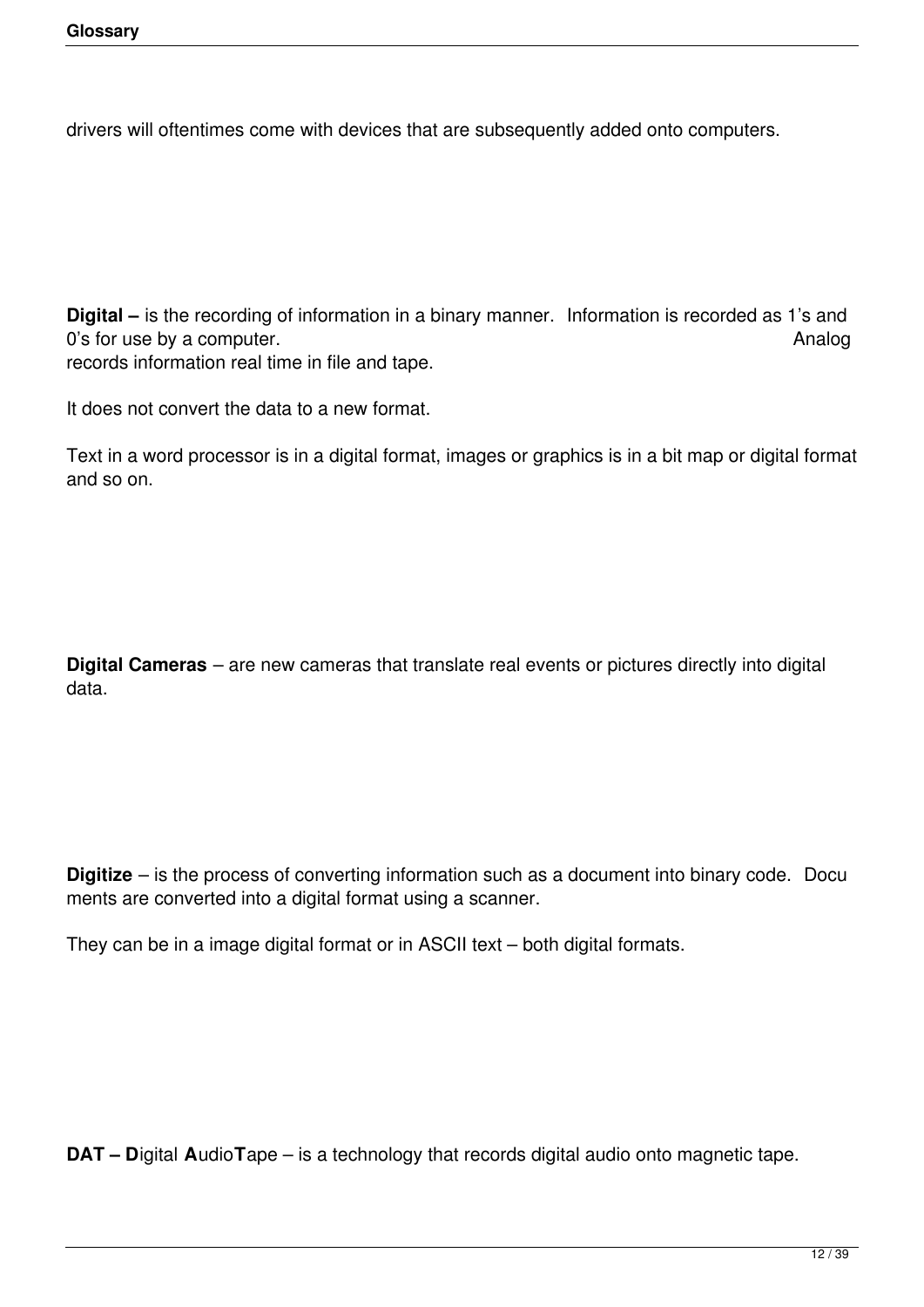**Directory -** is the location where files and subdirectories are located on the computer. The data in your computer is stored and organized using a file and directory structure.

A file is a collection of information, such as a word processing file or containing program executable instructions.

Each file has a name associated with it. Pre Windows 95 filenames were limited to 8 characters, a period, and a 3-character extension.

Windows 95 permits long file names without an extension.

Files are stored in directories and directories can contain files and subdirectories.

The first directory is called the root directory.

A directory sequence that leads to a particular file is called a path.

A typical path would be C:documentletter1.doc for a word processing file.

**Diskette** - is the data storage device for your computer. Removable magnetic disks usually come in 3 1/2 or 5 1/4 size. Hard disks come in assorted sizes and are usually nonremovable. The newest disk is the optical disk that stores in essence more data on the same size disk as the magnetic disks.

**Disk Drive** - device that enables a computer to read and write data on a disk.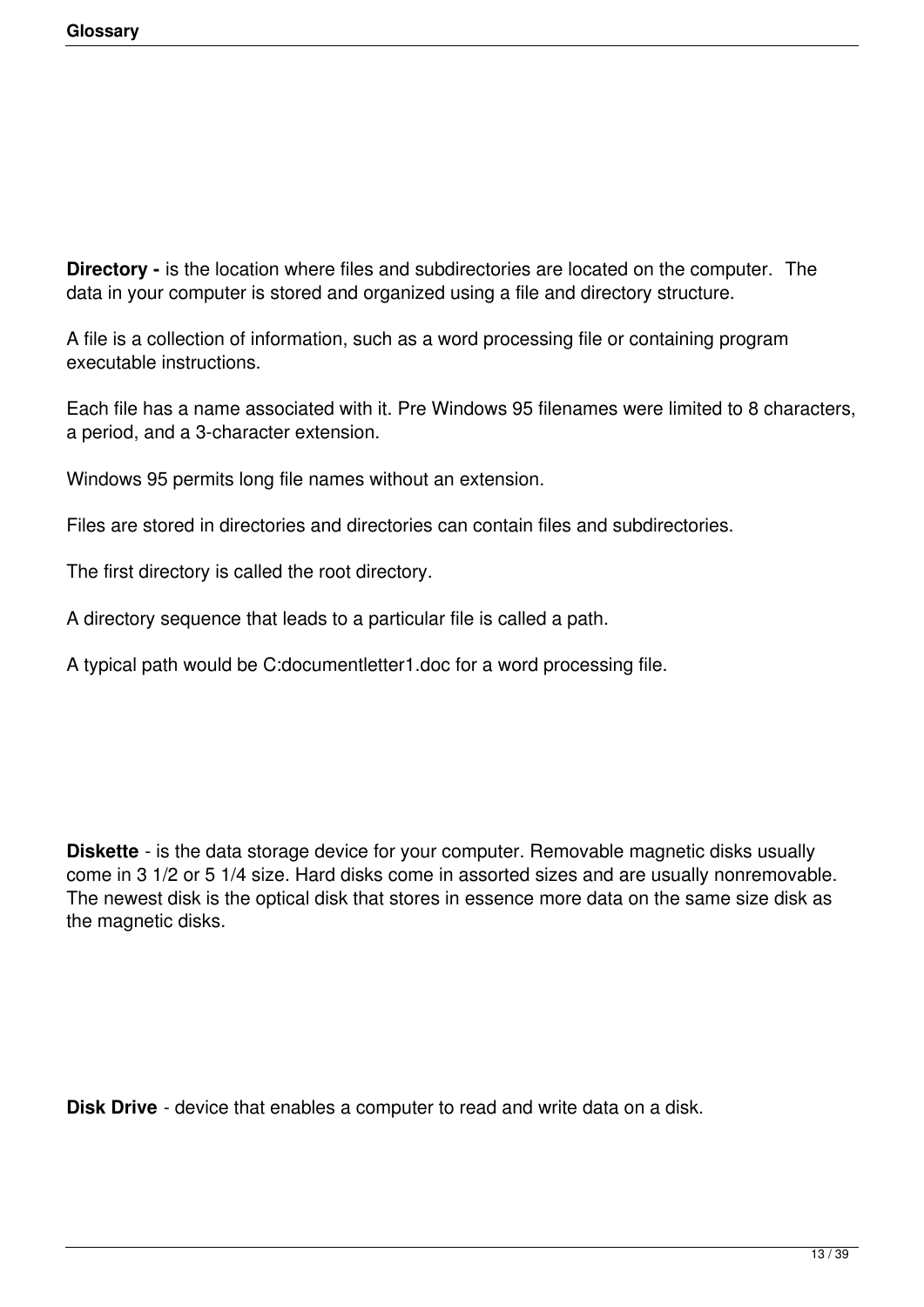**Disk File** - See Computer File

**Document Retrieval** – The ability to locate and view a document on a computer screen.

**DPI** – Dots Per Inch – This is a measurement of output resolution and quality. It measures the number of dots per square inch.

A 600 dpi document is much sharper than a 200 dpi document but restores more storage space.

**Dot Pitch (DP) -** The amount of space between dots of color or pixels on a monitor is called dot pitch. The lower the dot pitch, such as .28, the clearer and crisper is the picture.

**Enhancements/Annotations**- Enhancements are codes that you can imbed within the text of a full text document to add in the summarization of documents and the preparation of reports.

The enhancements are notes, cross-reference codes, issue codes, and markers.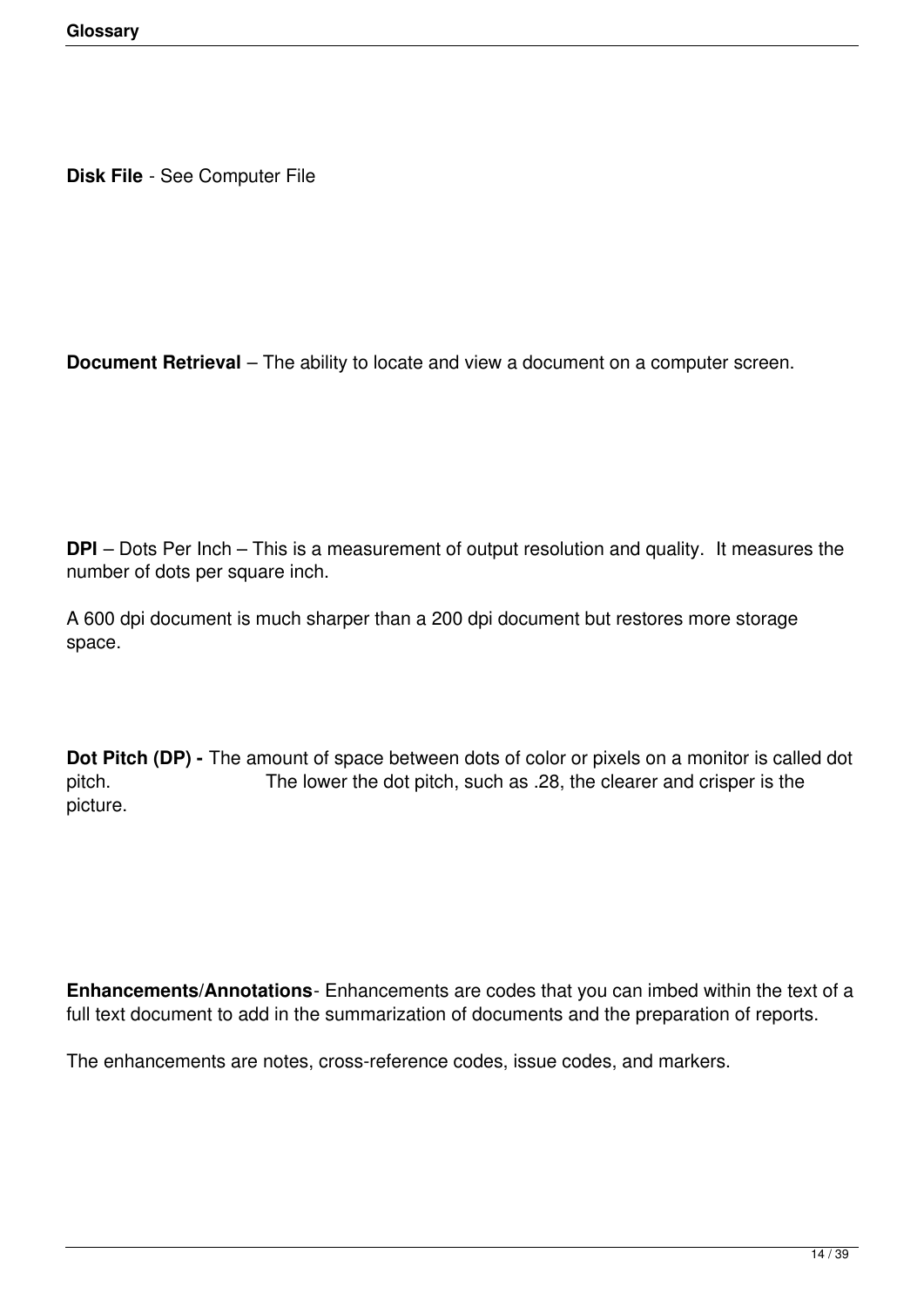**Ethernet** - The operating protocol for a LAN. On a LAN, computers are physically connected together using Ethernet cards and software. relatively inexpensive and also provides the connection for Intranets to information.

It has a relatively large bandwidth.

**Expansion card -** Expansion cards are integrated circuit cards that can be added to your computer to expand its capabilities.<br>A network card can be added to your A network card can be added to your computer to give it the capability to connect it to a network.

**Fax/Modem -** This modem can send or receive faxes without printing the document first.

**Fiber optic cable** – is cable made from thin strands of glass through which data is transported.

Excellent conduit to transfer data for medium or long distances, but is more expensive than normal cable.

**Field** - is the location on a computer input form to collect specific data such as document number, document condition, etc.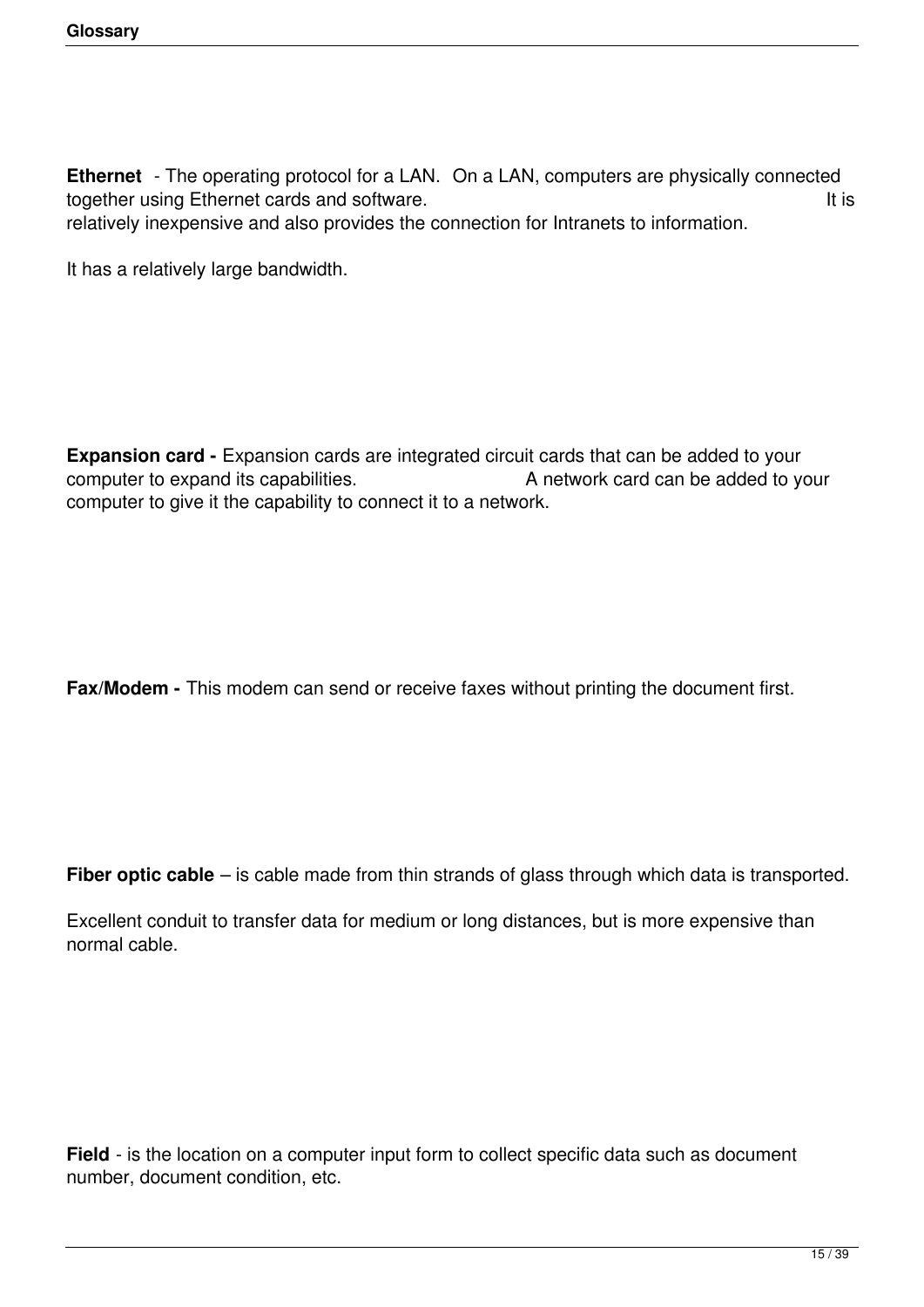**Field Name -** a labeled area on the screen input form such as DCNO (document number), DATE (document date), SUMM (summary), etc.

**File -** A file is a collection of information such as a word processing file or containing program executable instructions. It generally describes one document or image. Files are stored in directories and directories can contain files and subdirectories.

The first directory is called the root directory.

A directory sequence that leads to a particular file is called a path.

A typical path would be C:documentletter1.doc for a Microsoft Word processing file.

**Filename -** Each file has a name associated with it. Pre Windows 95 filenames were limited to 8 characters, a period, and a 3 character extension. Windows 95 permits long file names without an extension.

**Firewall -** Generally used to describe a security system for an Internet or Intranet web site. Its purpose is to preclude intruders from viewing or changing sensitive data.

It will preclude access or allow it only for authorized users.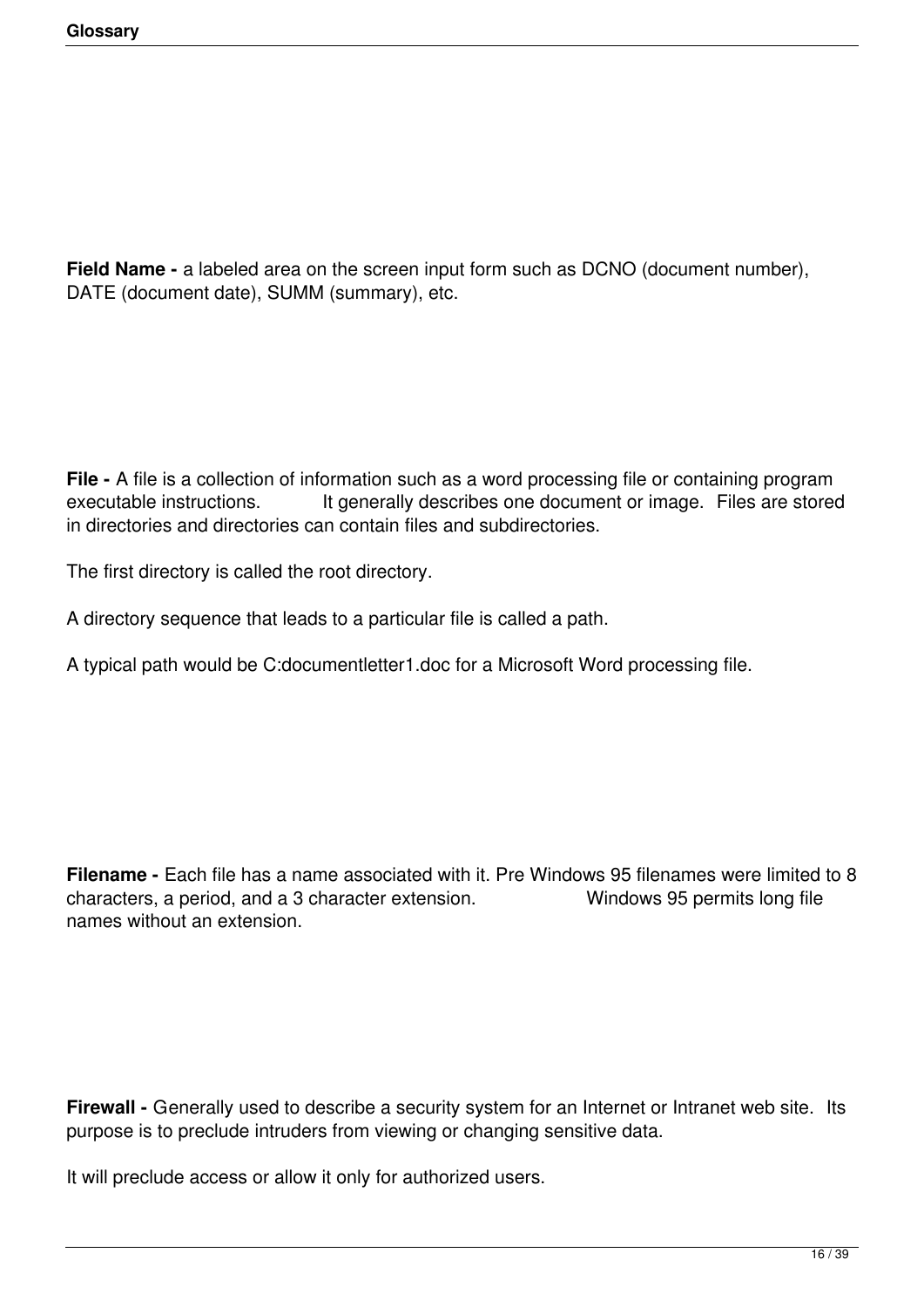**Fixed disk**  $\Box$  - This is another name for a hard drive.

**Form** - a computer input screen that contains fields where information is to be entered. After information is entered, it is called a record.

**Full Duplex** – is a communications protocol for describing the transmission of data simultaneously in both directions.

**Full Text** - This is the "full" or complete text of a document. This term usually refers to a document that has been converted for use on a computer.

A "full text" document can be a deposition, memo, brief, interrogatories, rules of procedure, evidence and so forth since it is the "full text" of the document.

**Full Text Search** – is the capability of searching text files for words, phrases or patterns of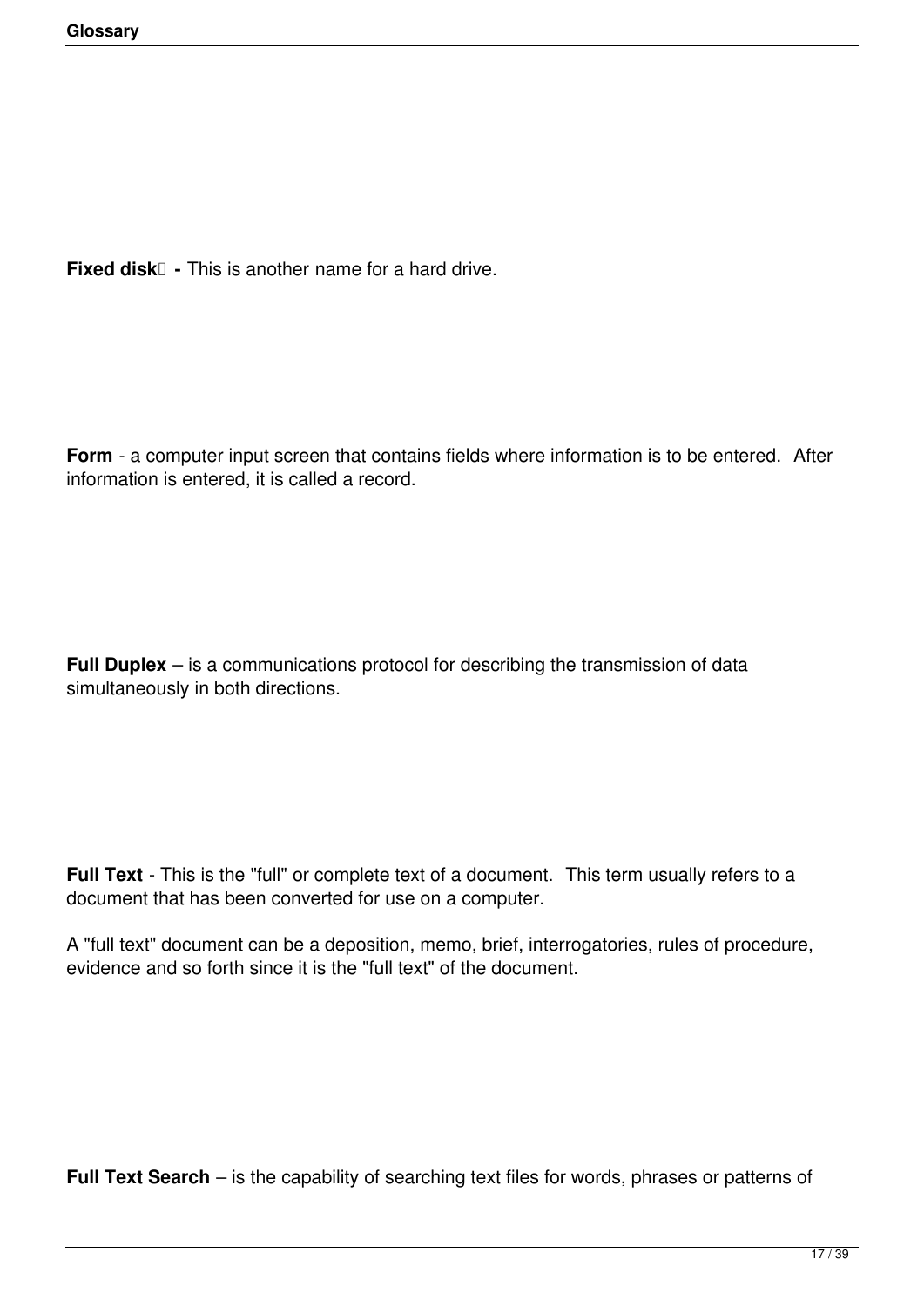characters. **Characters.** An image cannot be full text searched. It has to be retyped or OCR'ed into the computer.

**GB (gigabyte)** - A gigabyte is 1,073,741,824 bytes or 1024 megabytes. This unit of measurement reflects computer memory or disk storage.

**Graphics** – are primarily pictures and drawing either created into the computer or which are scanned and entered into a computer.

**Graphical User Interface (GUI) -** a computing environment that enables one to execute commands or interact with a program using graphical symbols on the screen.

**Groupware** – is software designed to assist groups in working together using computers. Lotu s Notes is the most popular example.

With the recent emergence of Intranets, groupware will take on significant importance due to "open" standards, less expensive and easier to use.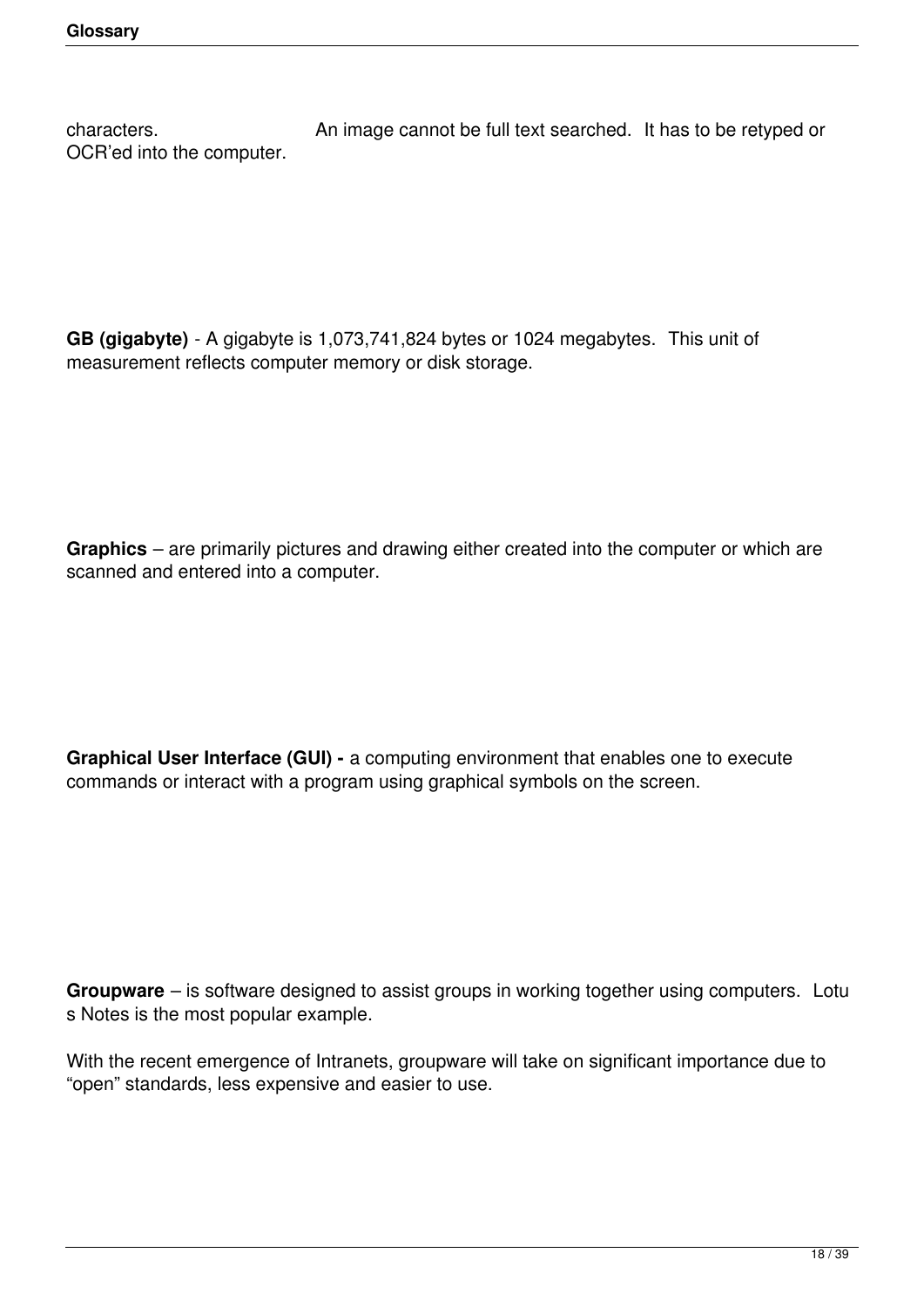**Gooey** – slang for GUI – which stands for Graphical User Interface.

**Handwriting Recognition** – is the technology that converts human handwriting into machine-readable ASCII text.

**Hard Drive -** A storage device generally inside the computer used to store information. You save your documents to a hard drive.

**Half Duplex** – is a communications protocol that allows transmission in both directions, but only in one direction at a time.

**Hardware -** The actual physical parts of a computer are its hardware.

 **HDTV – High Definition TV – is a new standard for broadcast TV. A typical TV set contains 336,000 pixels.**

**An HTVD TV will contain over 2,000,000 pixels.**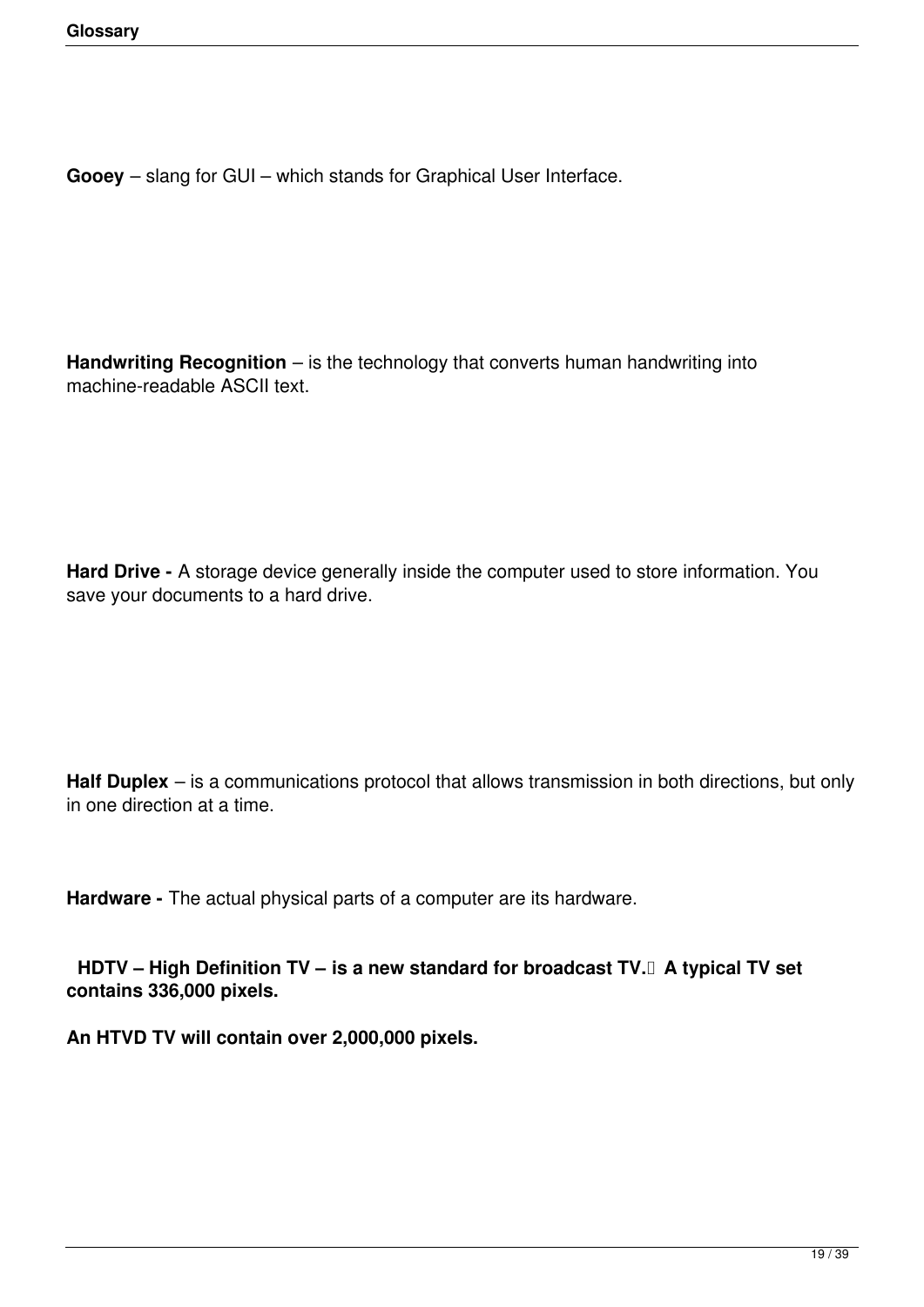**High resolution** – is a description of the enhanced viewing quality of documents that have been imaged.

 **Home Page – This is the gateway into a web site. It usually contains the main menu that directs the visitor to other parts of the site that can include documents, graphics, newsletters, other links, etc. <b>a** *newsletters other links, etc. <i>decay* 

**HTML** – Hypertext Markup Language is the language used to create hypertext, the language used to create Internet. Intranet and Extranet pages. HTML's commands direct a used to create Internet, Intranet and Extranet pages. browser like Netscape how to display web pages.

These commands pertain to graphics, text and links to other pages or web sites.

 **Hypertext Linking - A hypertext link is the capability to link together any two separate sources of digital information and then jump to the secondary source whenever necessary. If source whenever necessary.** If  $\Box$  For example, if you **decide to "publish" a motion for summary judgment to your fellow attorneys, then when they review it and they decide to read the case, you cite in the motion and they can click on the case name and it will appear for review**

**Hz (hertz) -** A unit of measures which indicates frequency in cycles per second. The higher the megahertz of a computer, the faster it will run.

Hertz is a measurement of frequency that is defined as one cycle per second. A megahertz is 1,000,000 cycles per second.

Microprocessors run at speeds that are measured in MHz or millions of cycles per second.

**Icon** – This is a picture that when clicked upon, will activate a program or other computer functions. This is the foundation for a GUI desktop.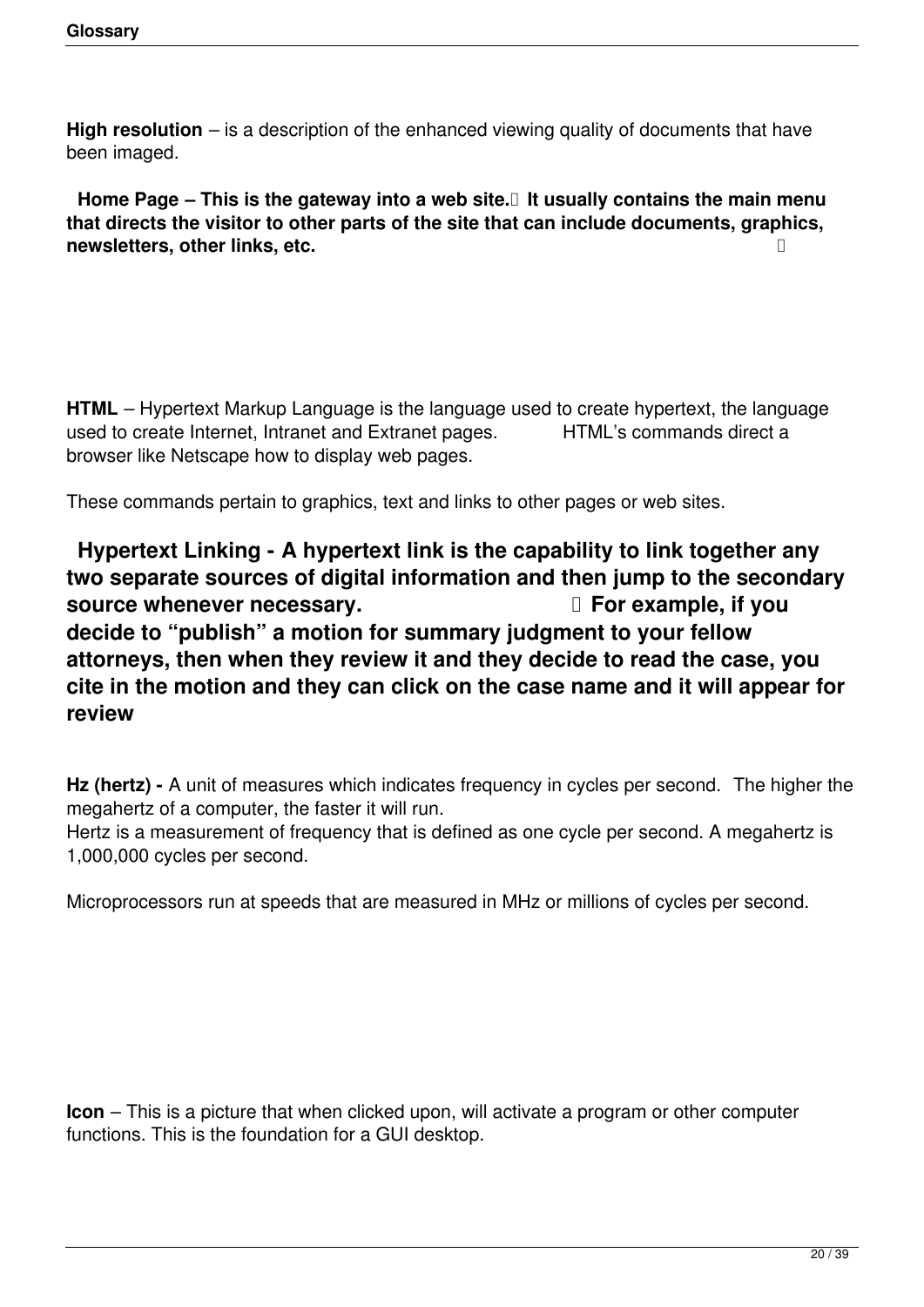**Image** – This is an "electronic picture" of a document that is in a digital format.

**Image Resolution** – This refers to the sharpness of an image as it is being scanned. Usually ranges from 200 to 400 dpi.

**Imaging** - This is the process of using a scanner to convert a document into a computer readable form.

**Index** – This is generally a set of structured data information associated with documents or other information. Indexing is used to link images with the data for instant Indexing is used to link images with the data for instant viewing. **This an integral part of locating documents that have** been scanned as images.

**Indexing** - Some full text programs create an index whenever a document is converted for use within the program. It generally will increase the speed of searches and reports.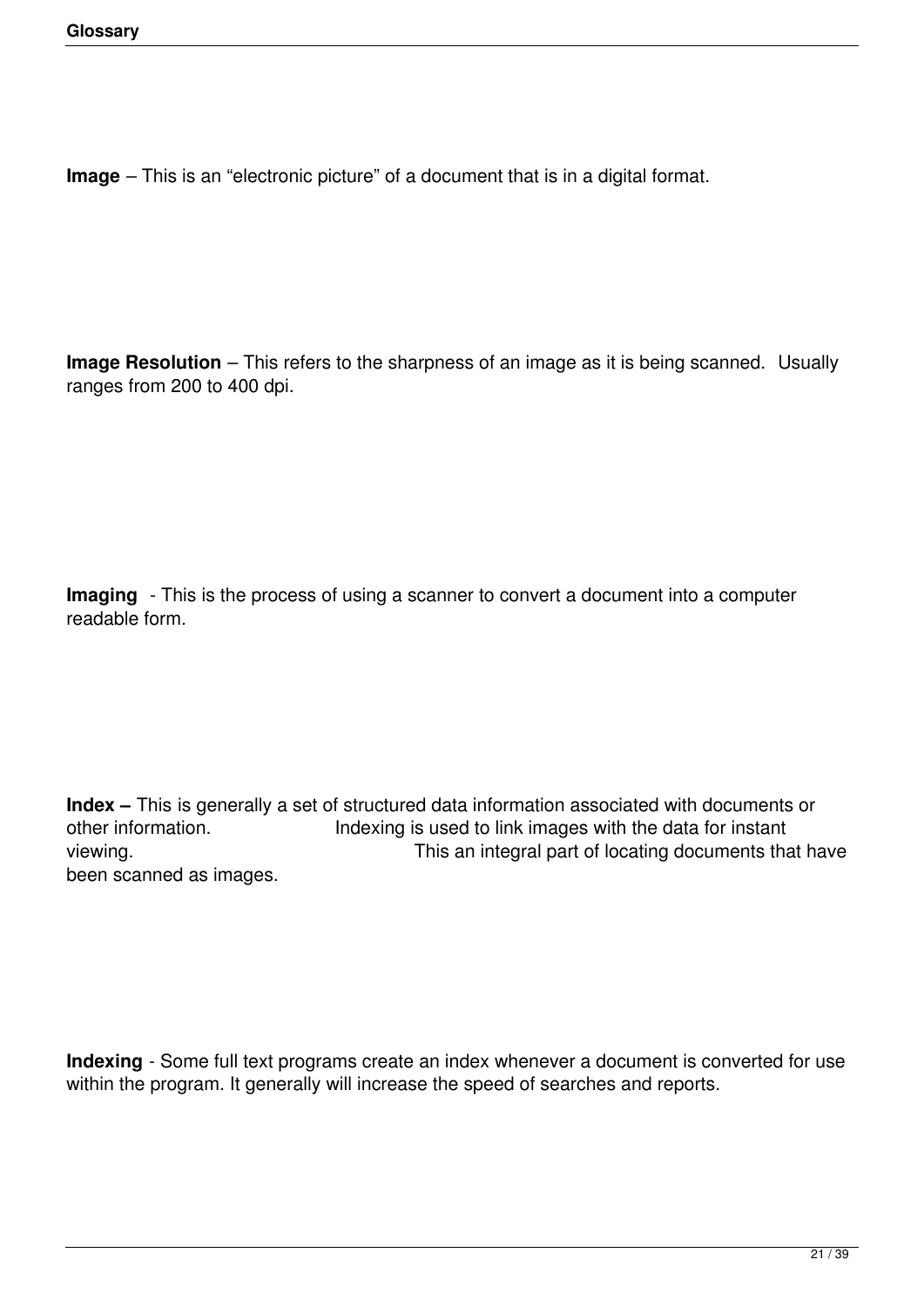**Infrared Technology -** These are invisible radiation wavelengths. This enables wireless transfer of capabilities between portables and desktop computers and also the sending of commands from a wireless keyboard or mouse to a computer.

**Ink Jet Printer -** A printer which sprays ink from tiny jet nozzles. It produces high quality printouts in black and white or color.

**Install -** Computer hardware or software is installed or set up for operation. Hardware installation is generally done by connecting hardware, such as a sound card, into the appropriate sockets inside or outside a computer.

Software is generally installed from application programs that include their own installation programs.

These installation programs are started by running a setup.exe or install.exe file that usually copies all the files and sets up graphical user icons for execution.

**Interlaced Resolution -** Interlaced monitors scan every other line and are not as clear and are generally less expensive then non-interlaced monitors. These monitors scan the entire screen and are considered flicker-free.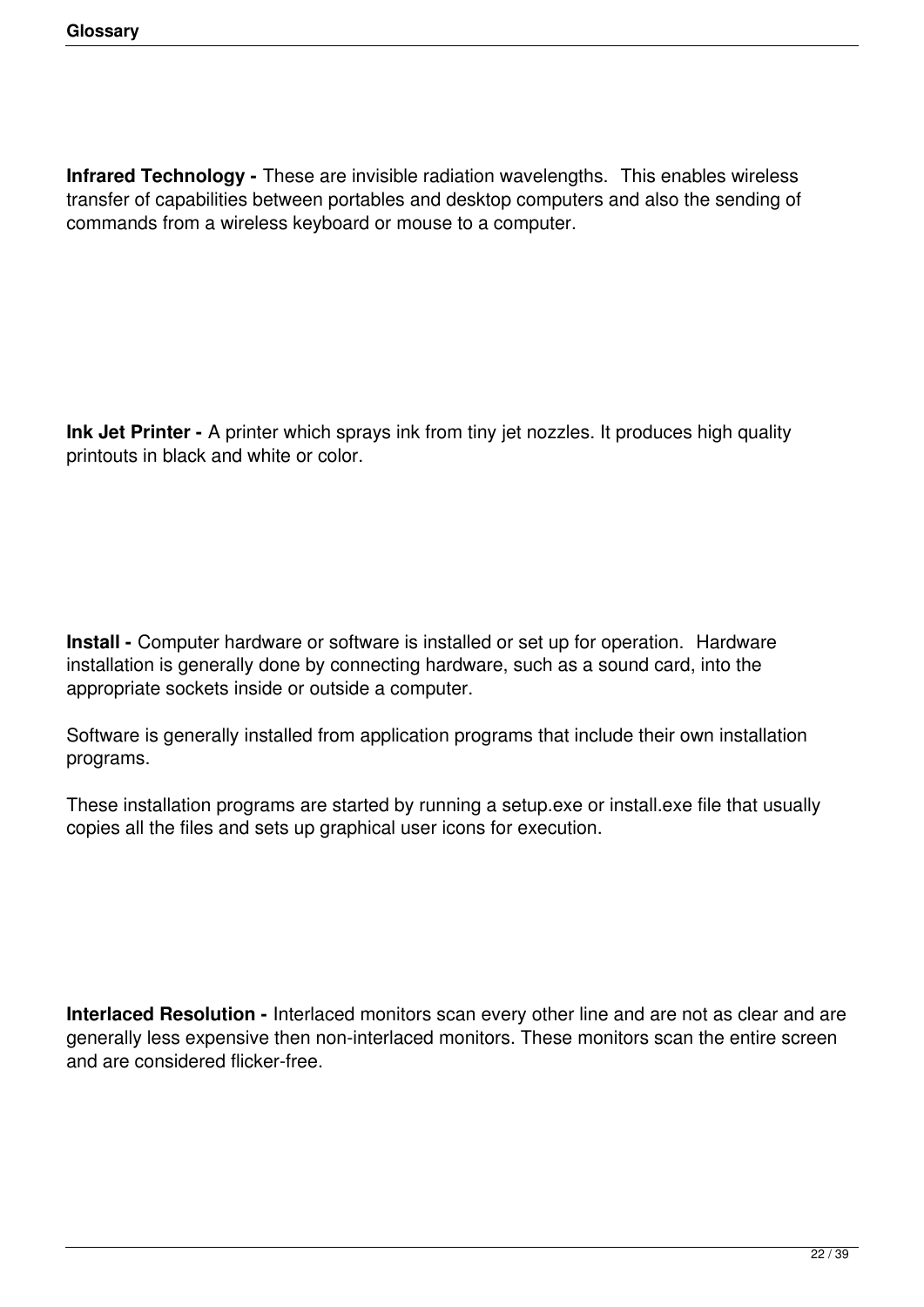**Issue Code** - An issue code is an enhancement code used in full text or databases to indicate a specific topic or area of interest for use within reports and searches.

**Java**  $\Box$  - is a computer language that enhances interactivity on the web, and is platform neutral.

t runs on the user's computer.

A java applet is a miniprogram or application that runs on the user's computer.

This language is to be contrasted with CGI – Common Gateway Interface – that runs programs on web servers.

**JEDDI** - Electronic Filing and Judicial Document and Data Interchange

**JPEG** – is a standard for still image compression.

**Jukebox** – is a device that holds multiple optical disks that can be accessed through a computer.

I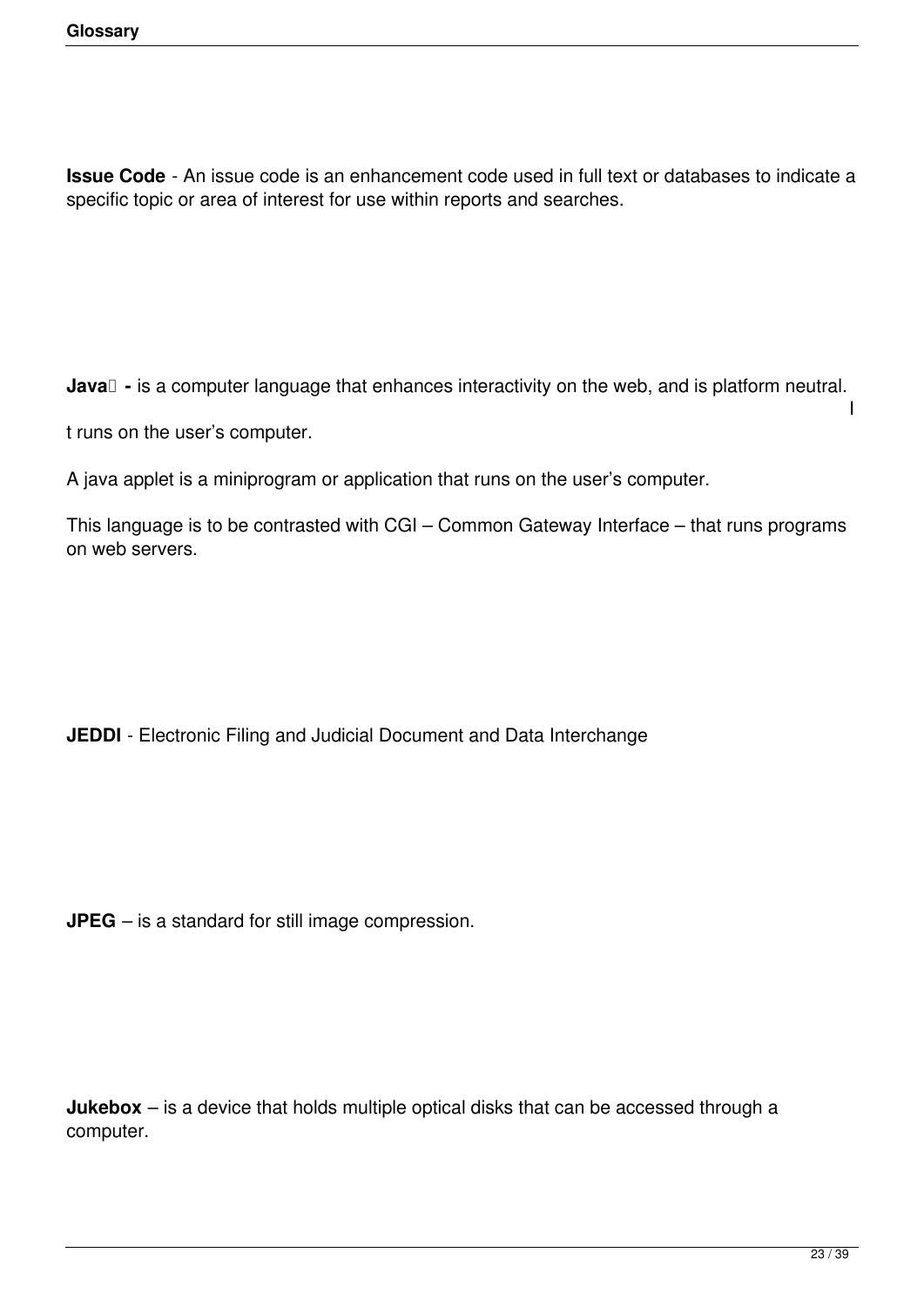.

Laser Printer - This printer uses a light beam to transfer the image to a piece of paper. It prints a whole page at a time, as opposed to one line.

**Legacy Systems -** Most businesses currently have present computer systems in place such as databases system, etc. These systems can be connected to Intranets or These systems can be connected to Intranets or Internets and are often referred to as "legacy" systems.

**Load -** When a program is copied from the hard disk or diskette into RAM memory the program is *loading*. This occurs whenever you start a program. When you turn on your computer the operating system program *loads*

**Magnetic-Optic –** refers to an erasable recording method. It is similar to a magnetic hard disk.

**Menu** - A menu in a computer program is a list of options that you choose from to do different computer functions. Summation is a "menu driven" program. Summation is a "menu driven" program.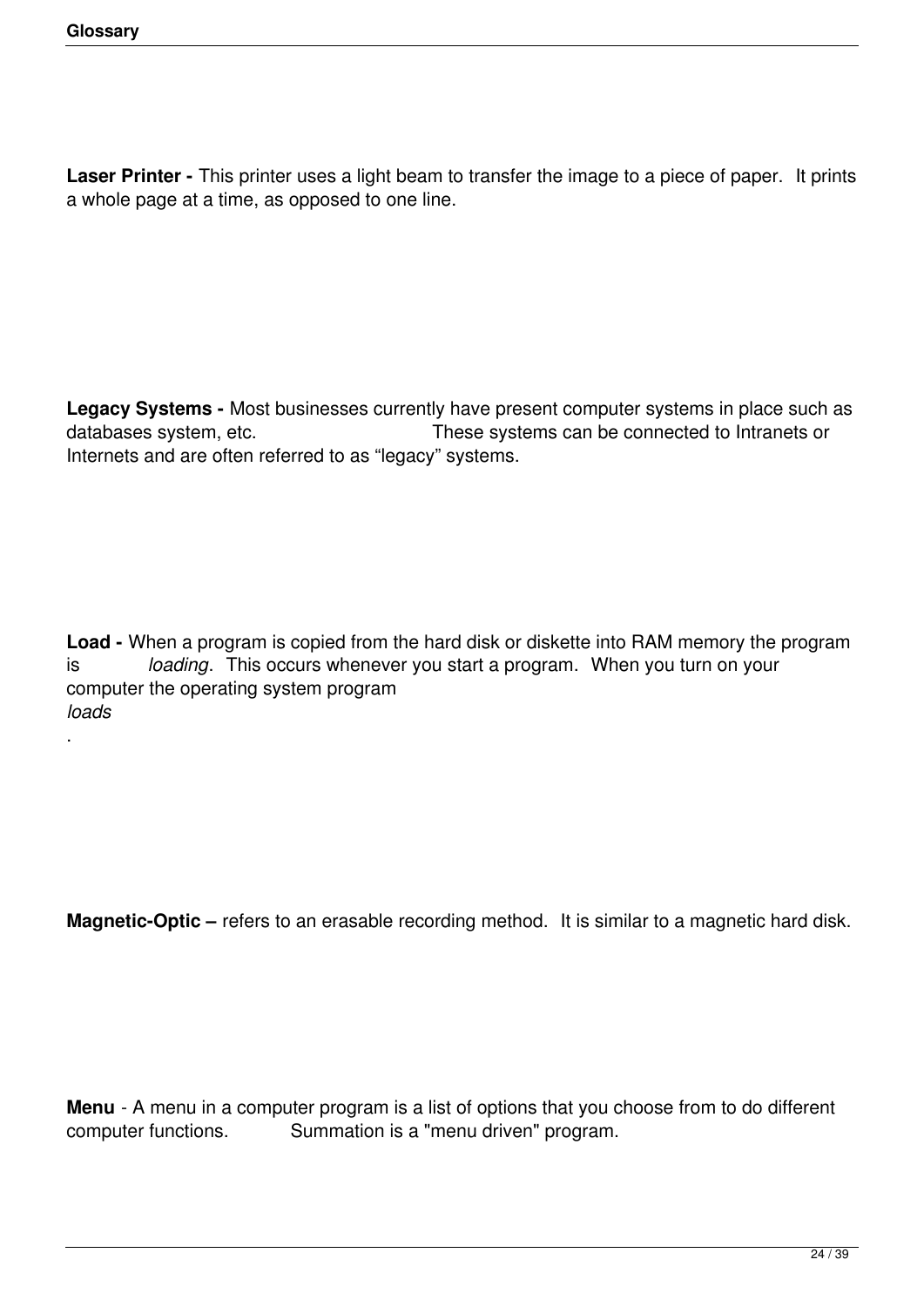**Megabyte** - this unit of measurement equals 1,048,576 bytes or characters or 1,024 kilobytes. This unit of measurement reflects computer memory or disk storage.

**Megahertz** - see hertz

**Memory** - is space within the computer for storing electronic data.

**Microprocessor -** This is the chip inside the computer that is the center of all the activity. The chip controls all the operation s of a computer and is used to execute program commands.

It is also known as a *processor*

*.*

**MIPS** - Millions of Instructions Per Second – this is a measurement of computer speed.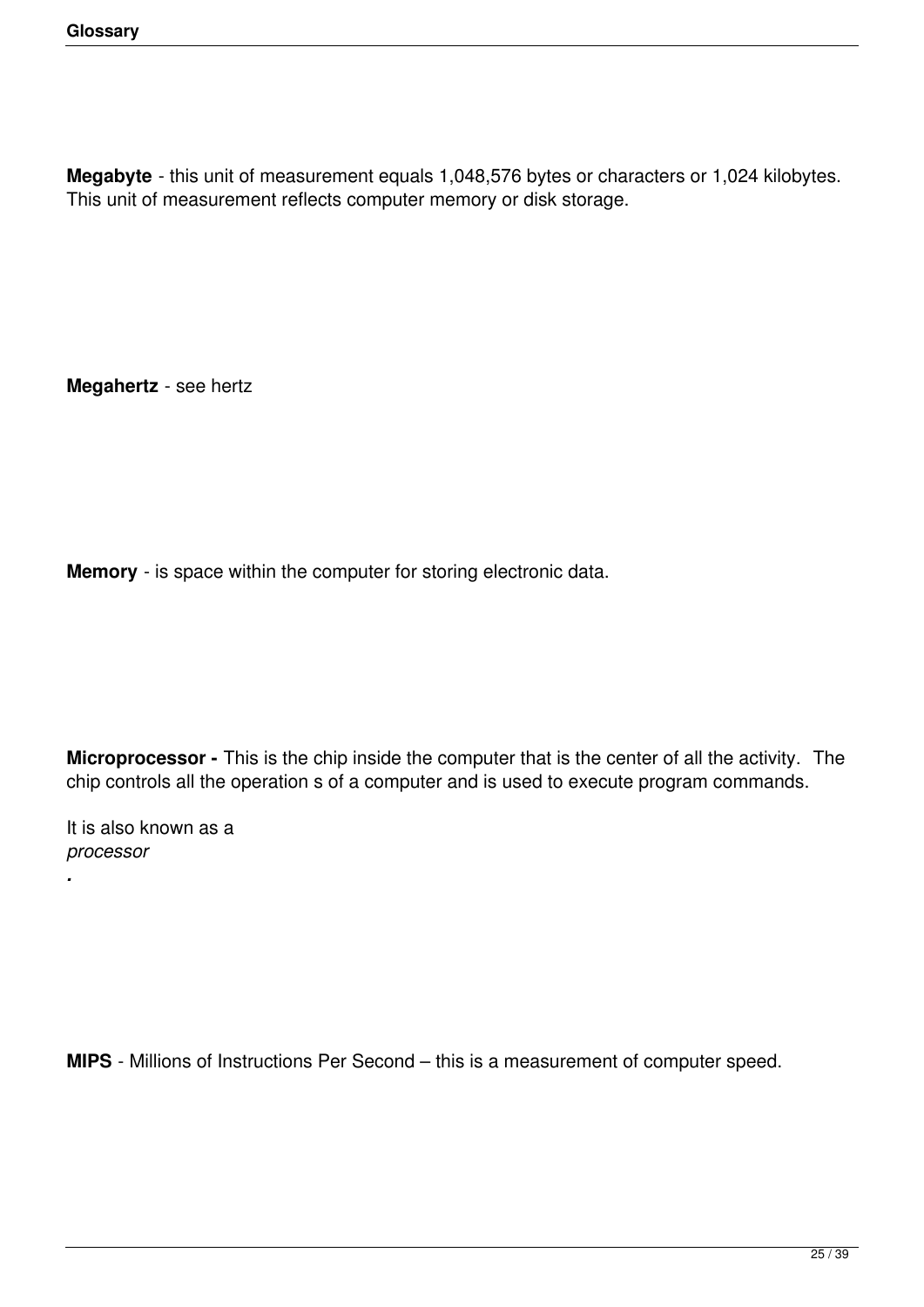**MIS** – **M**anagement **I**nformation **S**ystem – is generally the department responsible for digital information systems.

**Modem.** This internal or external computer device connects to a telephone for the purpose of sending or receiving information from other computers.

**Mouse** - This is the primary pointing device for the Windows operating system. When you move the mouse over a flat surface, the cursor or arrow makes a movement on the screen.

It is a hand held device that allows you to control the location of the cursor with some programs and allows some commands to be executed by pushing buttons.

**MS-DOS** - Stands for Microsoft Disk Operating System. It is a single tasking, single user operating system. operating system. multitasking operating system.

**Multitasking Operating System** - This is an operating system that enables the user to perform more than one task at a time. multitasking operating systems.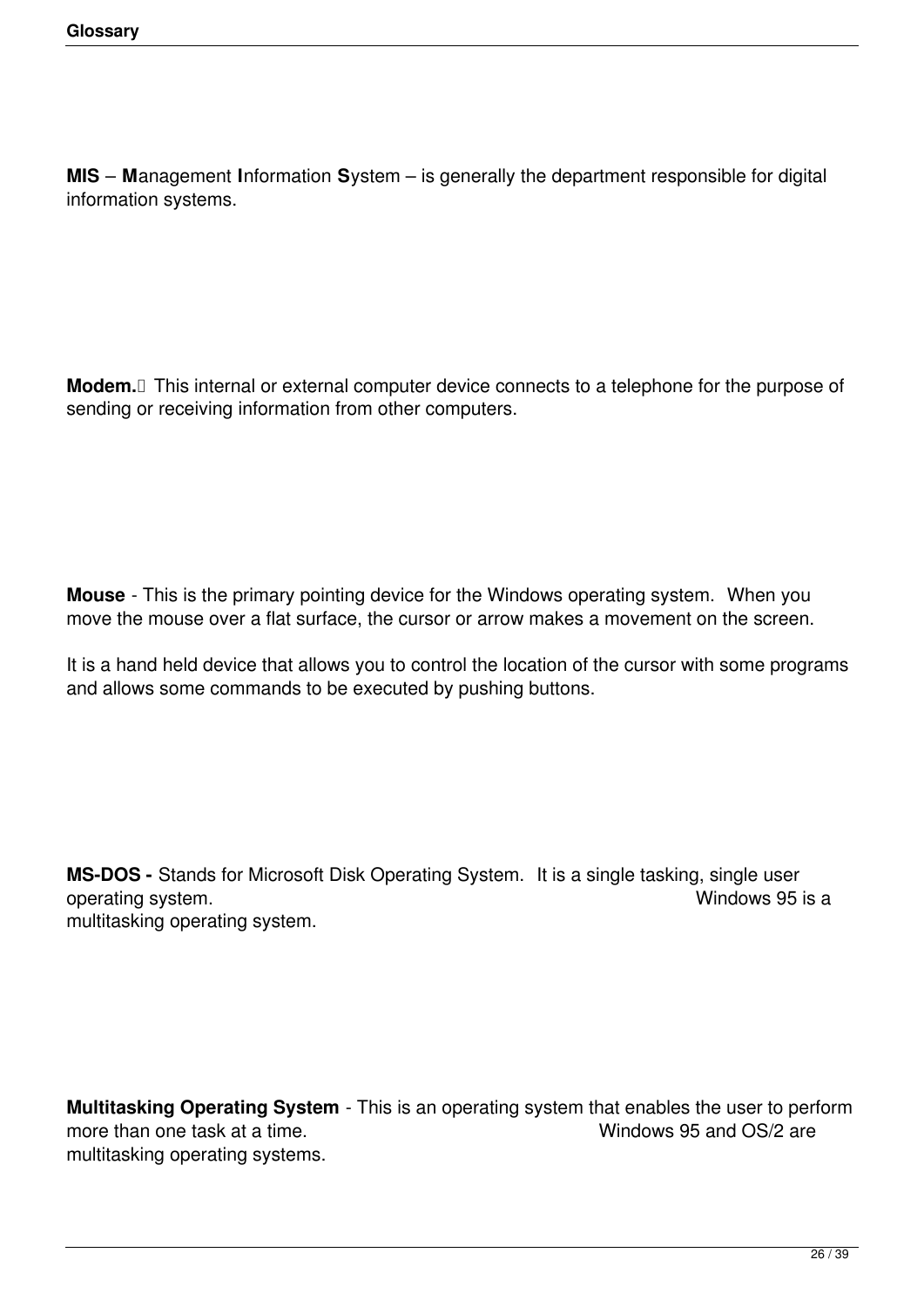**Multimedia -** delivery of information in multisensory ways through the integration of previously distinct media - text, graphics, computer animation, motion video, and sound - in a single presentation under the control of the computer. Refers to using computers to create and distribute communications enhanced with voice, sound, images, video, graphics, and text.

Since we are a multimedia society, the multimedia approach is the powerful force of the future in how we will communicate with our clients, jurors, or the judge.

**Network -** A network is when two or more computers are linked together to share data, programs and hardware resources. Specialized hardware and software is required to network computers.

**Non-Interlaced Resolution -** These monitors scan the entire screen and are considered flicker-free. The other type, Interlaced monitors, scan every other structure of the monitors, scan every other line and are not as clear and are generally less expensive.

**Notes (Annotations) -** Notes are enhancements that allow you to make an extended comment anywhere in a document. The same of the Notes are very valuable as a summarization and preparation tool and will save you the time of taking handwritten notes and looking for them later.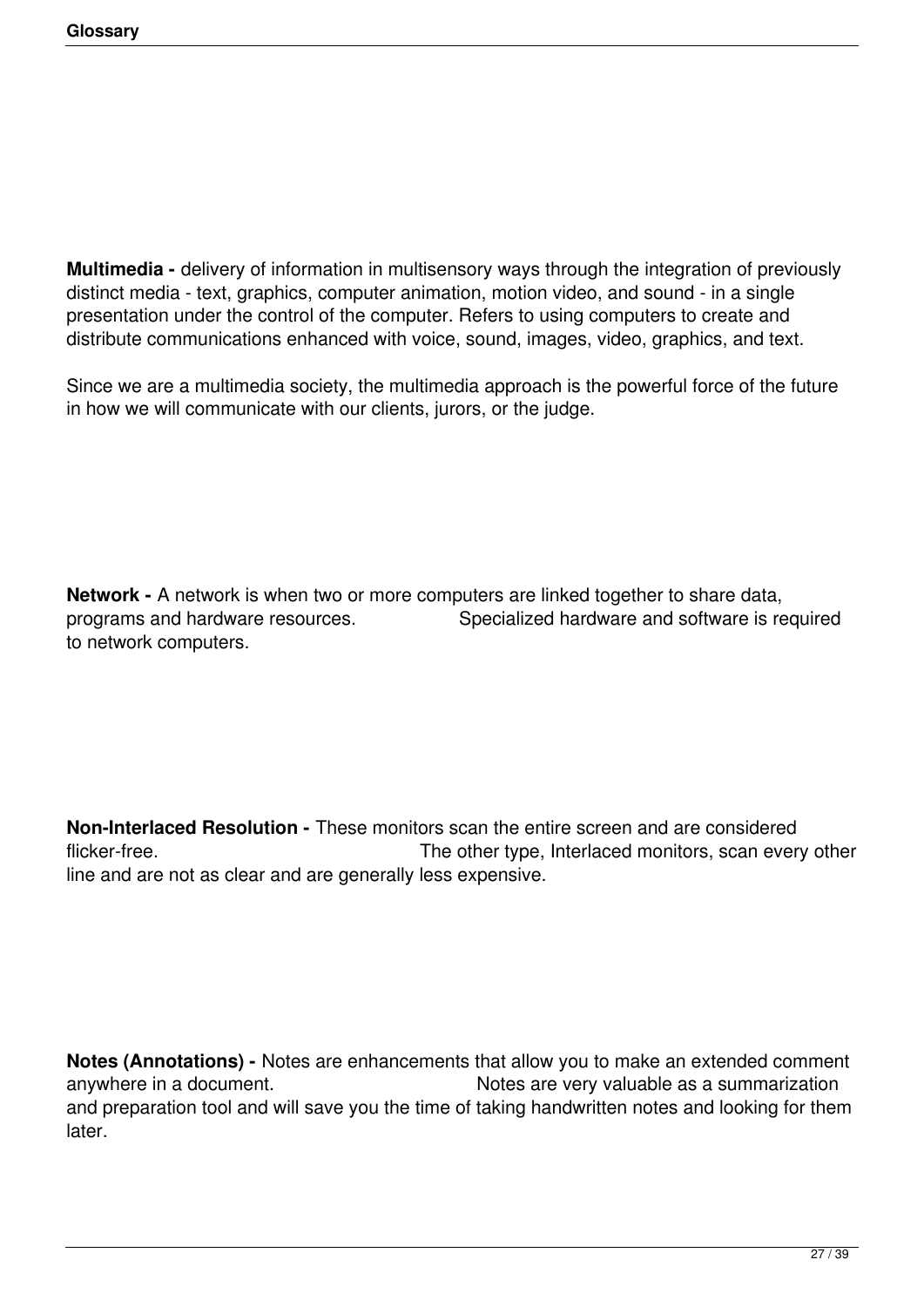.

**Object Linking and Embedding (OLE) -** The object can execute code or cause another program to execute code. Objects that represent images, graphics, videos, etc. are stored in the database and when activated by clicking on the mouse can launch other applications that store the OBJECT as a computer file. This solves the This solves the

problem of having to switch your present and computer files applications to new software by embedding these files in different software and activating when needed.

**Occurrences** - Occurrences are the number of times a particular search request occurs throughout a full text document.

**Off-line -** This is when a peripheral device does not have an active communications link with the computer. For example, when a printer is off-line, it is unable to communicate and thus print a document from a word processing program. These is a section of the Recently , a number of commercial services, such as CompuServe, suggest that you work off-line creating your mail before connecting to CompuServe to send it thus saving connect time charges.

**On-line -** Equipment, devices and other services that are in direct communication with your computer. One can be on-line with a printer or the Internet.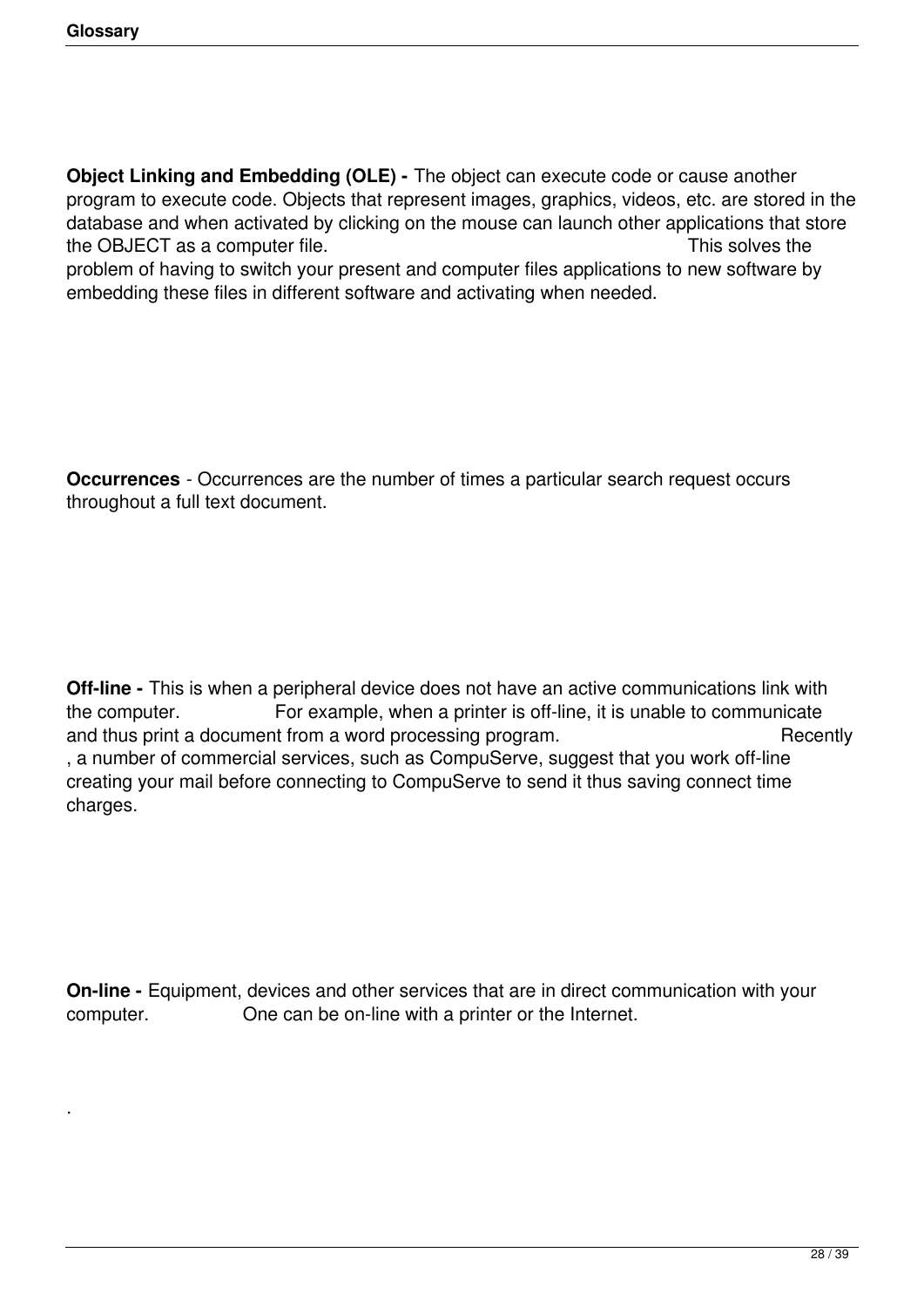**Operating system** - is the master set of software programs that manages and controls access to the computer by other programs. It controls input and output to the mouse, keyboard, printer and all other devices connected to the computer.

DOS is a operating system.

Microsoft '95 is the new operating system which has combined DOS and Windows.

**Optical Character Recognition** - is the process of using a scanner and software of converting paper into a searchable machine readable text like a word processing document.

**Optical Drives** – are storage devices that are written and read by laser. There are certain types of disks such as CD-ROMs which are

**r** ead

**o**

nly,

**WORM** – that can be **w** ritten to **o** nce and **r** ead **m** any times and WRRM which stands for **W** rite **M** any, **R**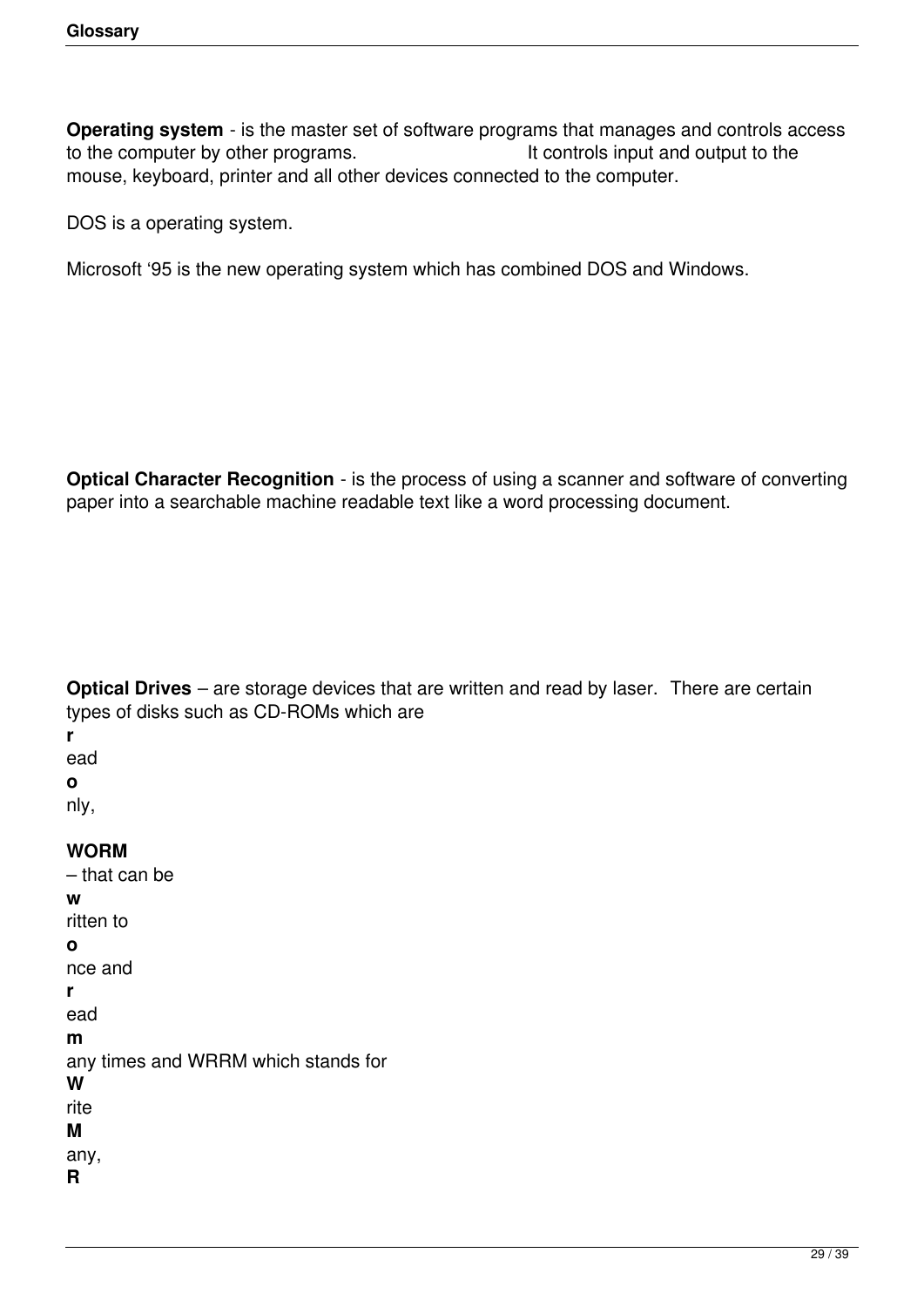ead **M** any or is erasable.

**Operating system** - controls the overall operation of the computer. The operating program directs and coordinates the commands between your computer and other hardware components such as printers, video, sound boards and so on.

It also coordinates the flow of commands between application programs and the computer.

**Parallel Port -** A port generally located in the back of the computer, which transfer data through multiple wires. **Eight bits are transferred simultaneously.** A printer is generally connected to a parallel port.

It is usually designated with the letters LPT1.

**Parallel processing -** is the process that enables a computer or a large number of processors to attack a problem simultaneously. Ten computers working together to solve a problem will solve the problem faster then one computer working on the problem. The processing of data in a parallel manner will not be a problem.

Operating and application software to run parallel processors will be the hurdle to overcome.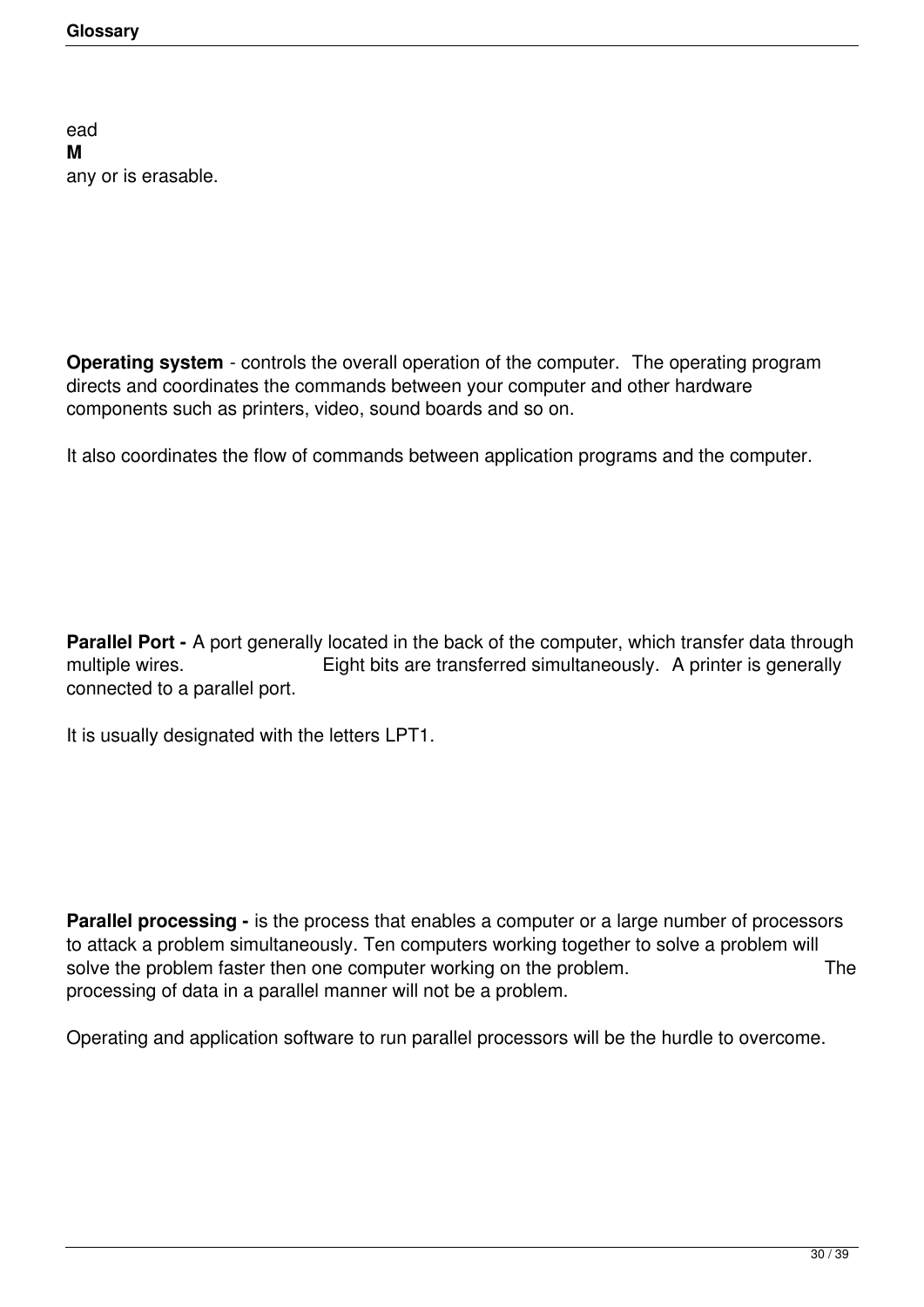**Path** - This is the directory sequence the computer must search to locate a particular file or directory. See also directory and file.

**Pen-based computing** - is a method of entering data into a computer using an electronic stylus.

**Plug and Play** - The new plug and play standard in Windows 95 lets you add peripherals to your computer without worrying about

jumpers, dip switches, or any other hardware adjustments.

The software will search for any new hardware components on startup and then configure the appropriate drivers to play the device.

Plug and play configures your PC for you

**Port -** This is a connector to a computer that allows data to be exchanged with other devices such as a printer, mouse, CD-ROM reader or external modem.

**Processor -** See Microprocessor.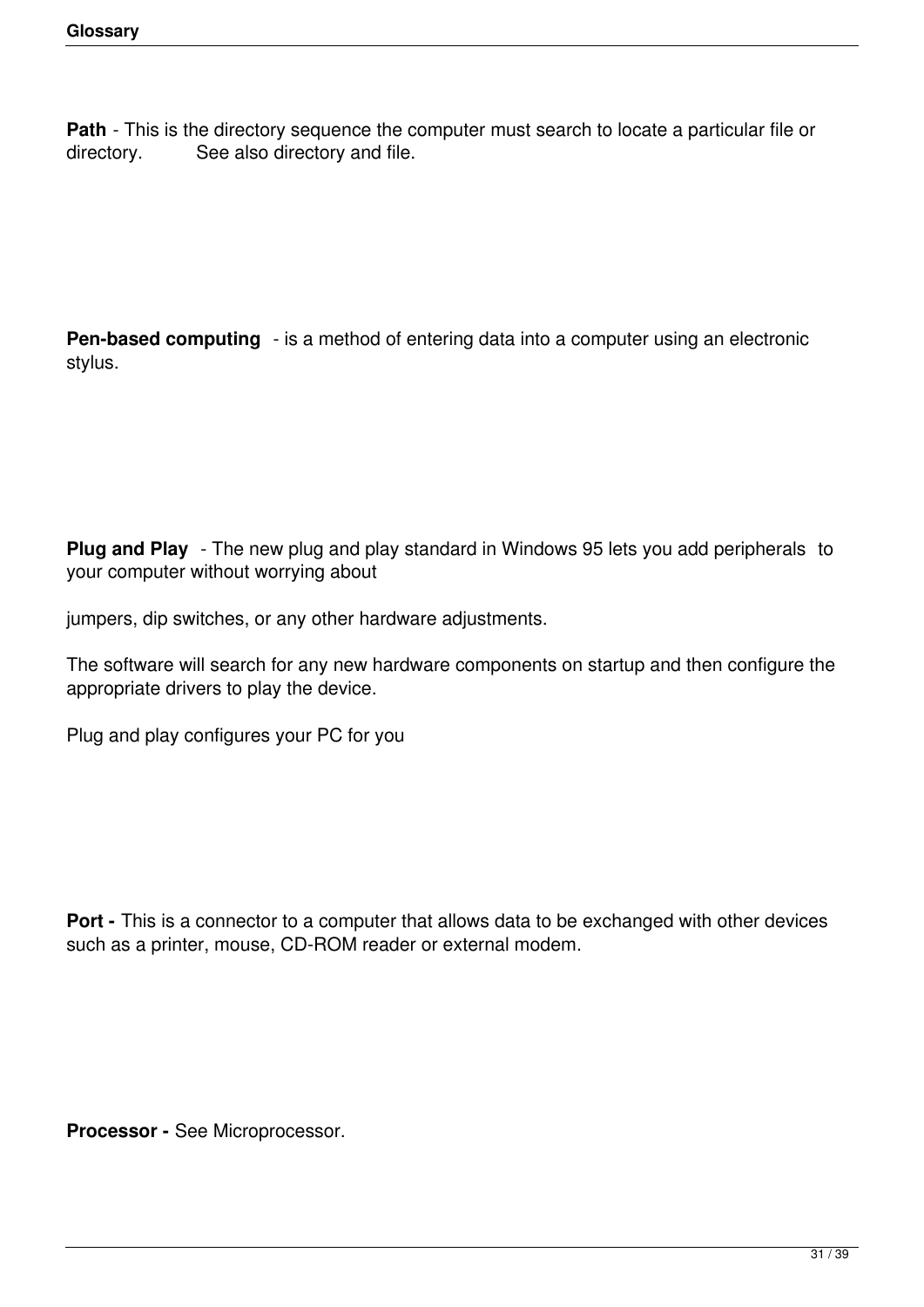**Proximity Search** - A proximity search is used to find words or phrases that are within a specified number of lines of another word or phrase.

**Program** - See Application Program.

**Prompt** - Usually shown as C: or A: that indicates that the computer is ready to accept input.

**RAM (Random Access Memory**) - is the memory available for user's programs and data when a computer is turned on. Information can be randomly accessed very quickly. The contract of the contract of the contract of the contract of the contract of the contract of the contract of the contract of the contract of the contract of the contract of the contract of the con memory is emptied each time you turn the computer off. If you turn the computer off without saving the information in your RAM memory it will be lost.

RAM is generaly measured in megabytes.

**Raster Graphics** – or bit map graphics are pictures defined as a set of pixels in columns or rows.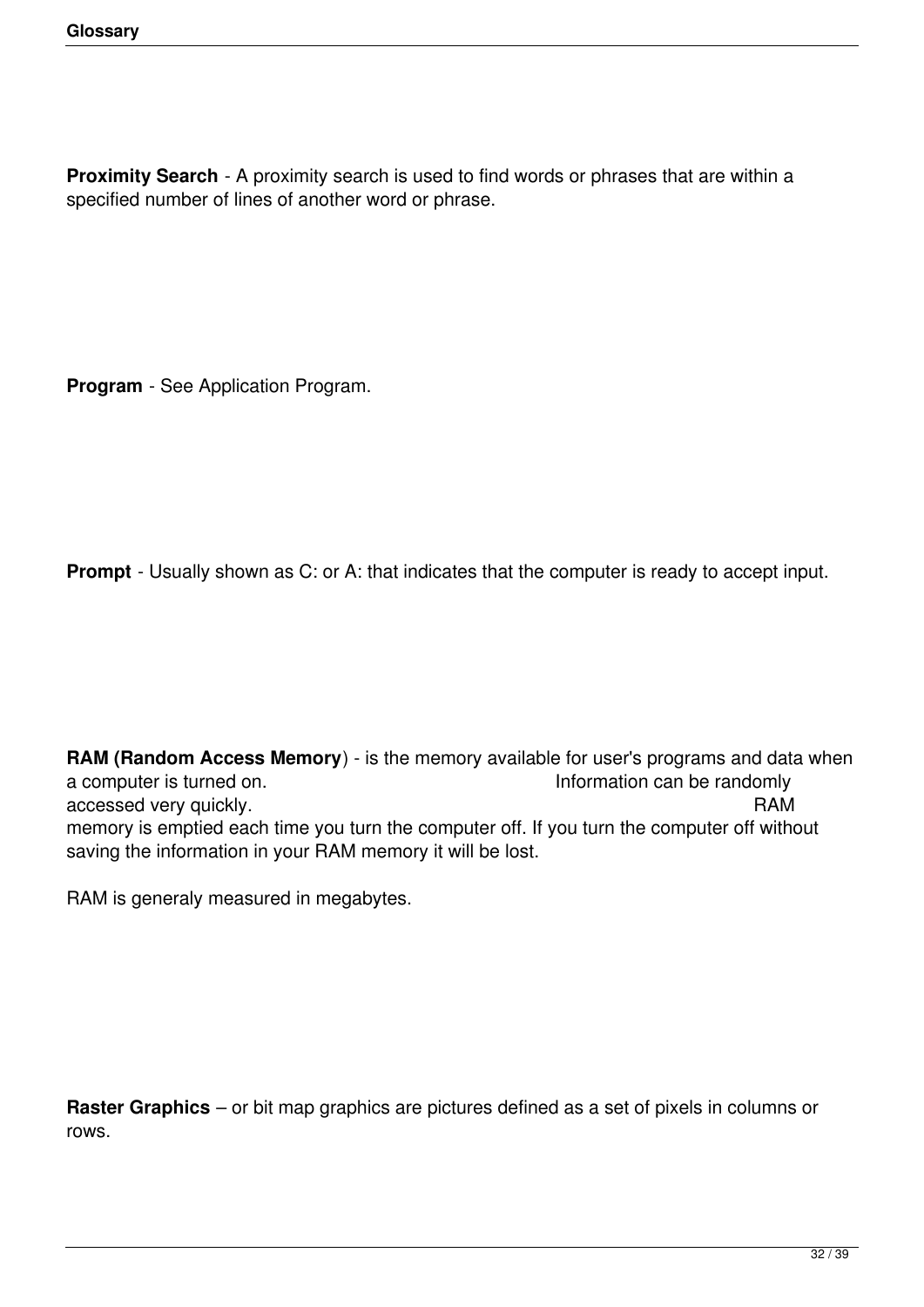**ROM\_(Read Only Memory**) - This computer memory stores instructions permanently. The ROM contains instructions that the computer uses to run properly.

It cannot be changed and is executed each time the computer is turned on.

**ROM BIOS** - These are chips that contain the BIOS code and the system configuration for the computer.

**Root Directory**. - This is the first level directory on a computer. All other directories are subordinate to the root and are referred to as directories or subdirectories.

See also *directory*

.

**Record -** after information has been entered in a form and the form is saved, it is called a record.

**Resolution -** This reflects how sharp the images are on your computer monitor. The higher the number the sharper and clearer the image.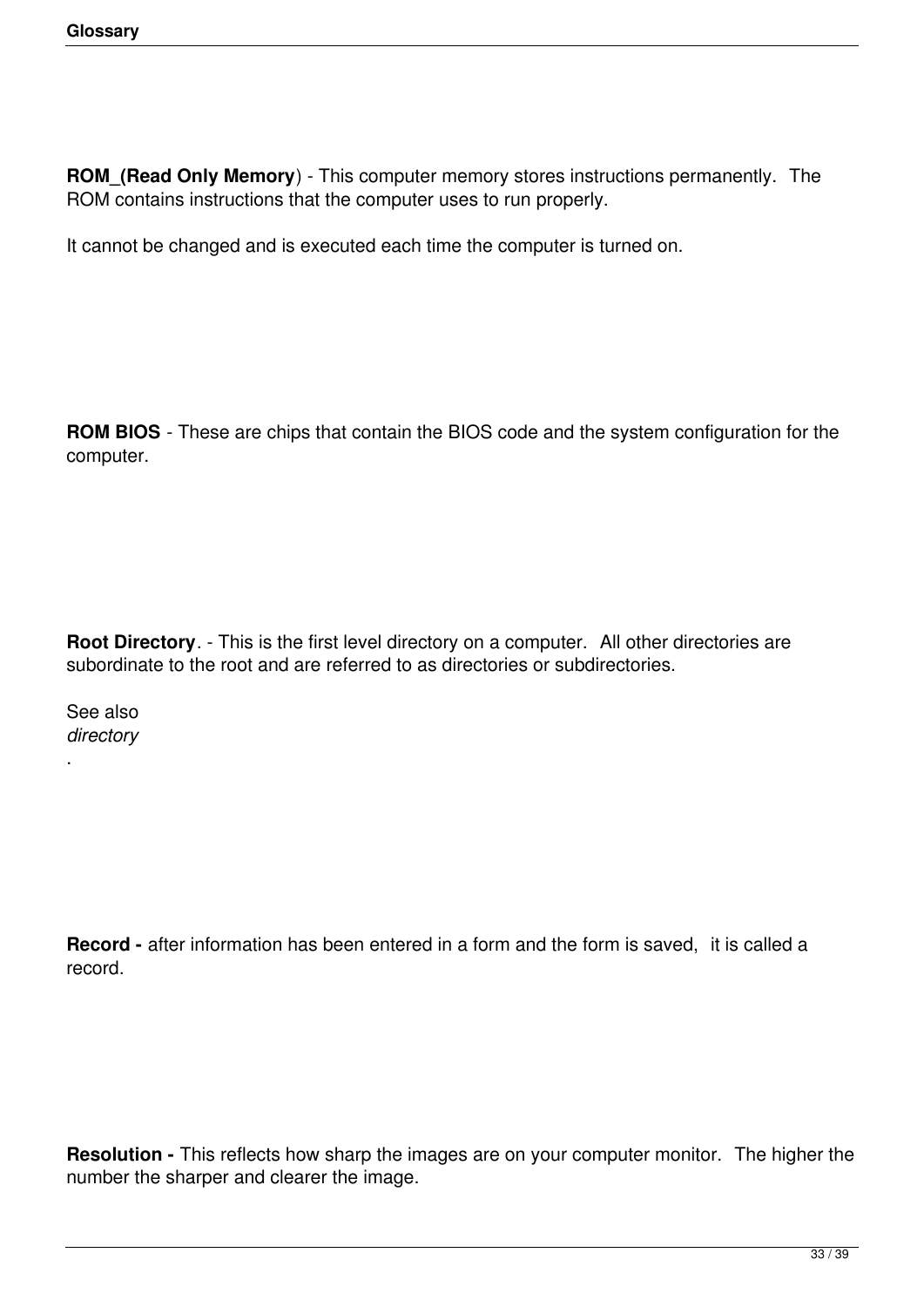Images are usually scanned at 200 to 400 dpi.

It also refers to the output resolution on a monitor.

The resolution 1024 X 768 is the number of pixels horizontally and the number of lines vertically on a computer monitor.

**ROM** - Read Only Memory - is usually stored in your computer. It can be accessed or read but not erased or altered.

**Scan –** is the process of converting a document into an image or using OCR software converting it to machine-readable text.

**Scanner** - is a device that converts a document or picture into an image or machine-readable text.

**SCSI -** "scuzzy" – **S**mall **C**omputer **S**ystem **I**nterface – is the standard for connecting peripherals to your hardware CPU unit.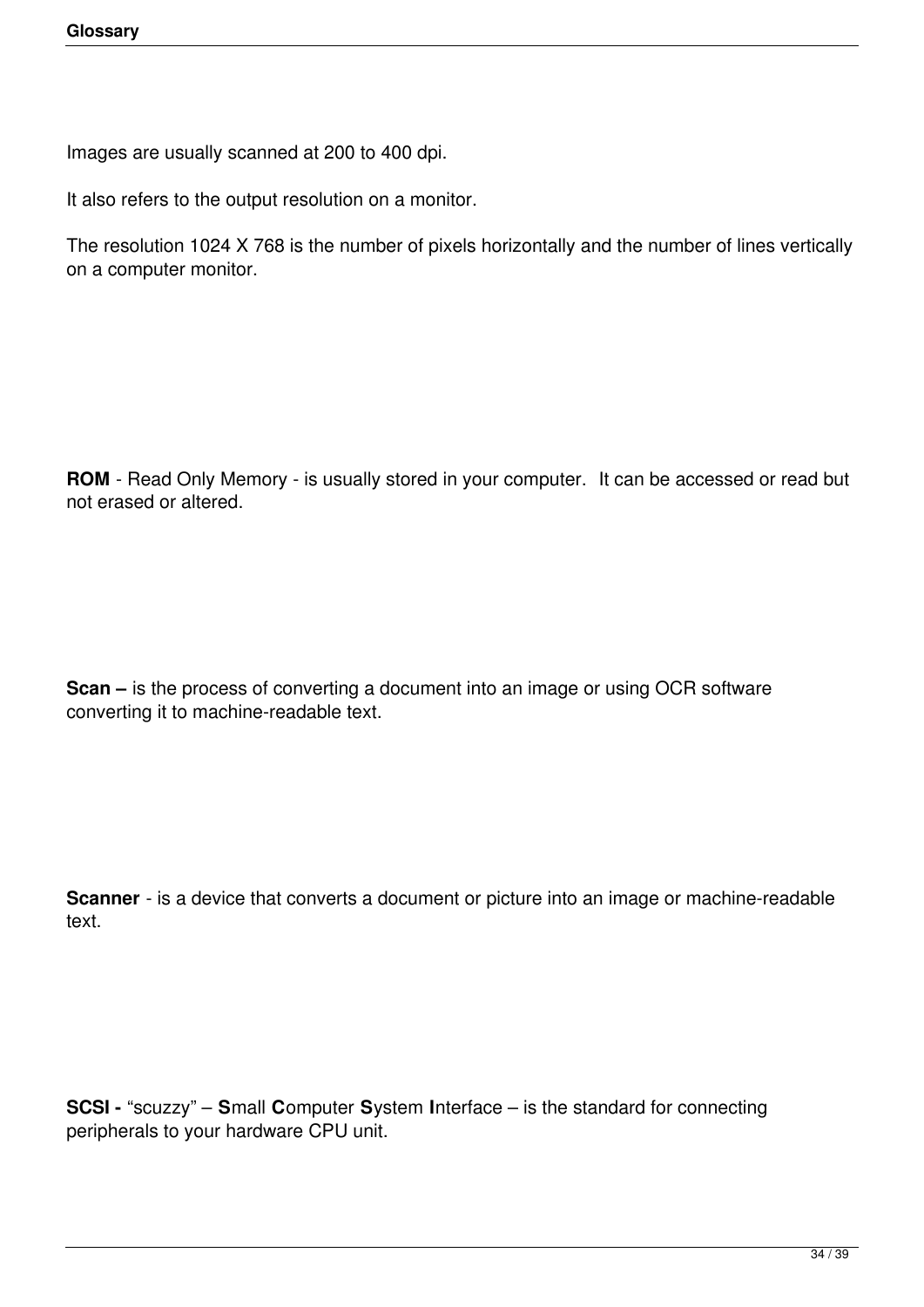**Serial Port** - This connector port on a computer sends and receives data one bit at a time. A modem, printer or mouse can be connected to your serial port.

It is usually denoted as COM1.

See also *parallel port*

.

**Single Tasking Operating System -** An operating system that only performs one task at a time such as MS-DOS. See also *multitasking* and *operating*<br>a system *system* . It can only be used on a single computer.

**Software** - is a collective term for computer programs. Programs can be application or operating system software programs. Solution with the system software programs. oftware is a series of instructions to operate the computer and perform specialized tasks.

It is generally used to refer to specific application software programs, such as word processing, spreadsheets and so on.

**Spreadsheet program** - is a program that manipulates numbers and data in a table arranged in columns and rows. Lotus 123 and Quattro are two spreadsheet application programs.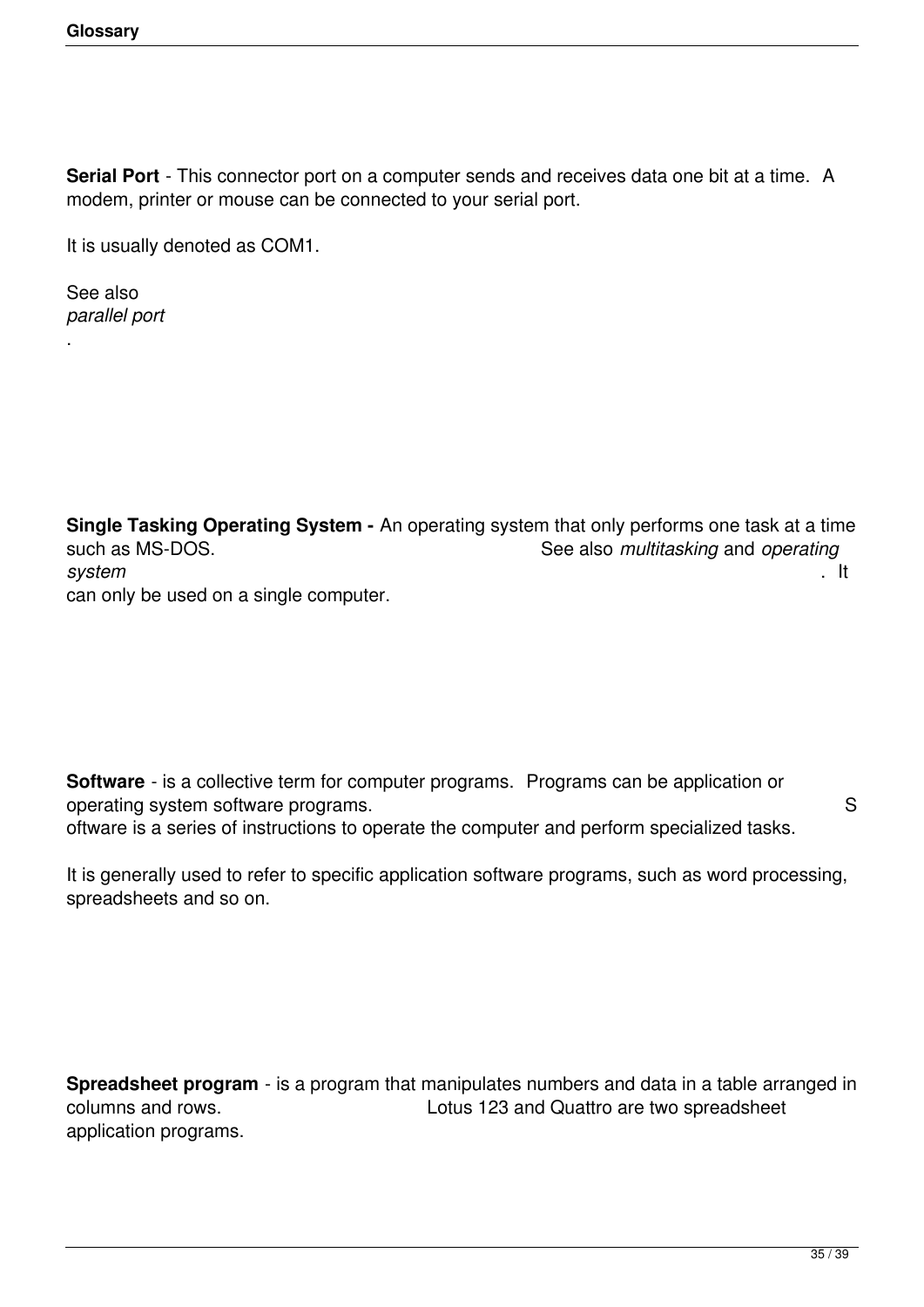**need is a 28.800 modem and a free software plug in.** Streaming video - allows one to see the video as it's downloading to your machine.<sup>[]</sup> While a bigger bandwidth is preferable all you

**Subdirectory -** A subdirectory is a computer directory within another directory.

**Synonym Search** - A synonym search is used to locate words or phrases that mean the same thing as other words or phrases.

**Tape Backup Unit. (TBU) -** This device is used mainly to back up the large amounts of data on your harddrive.  $\qquad \qquad$  It is similar to an audiotape.

**TCP/IP** - Transmission Control Protocol / Internet Protocol is the operating protocol by which all Internet and Intranet computers communicate with each other. It is the operating language directing how the packets of information will be sent over the network wire or wireless systems.

**Text Management** - are the techniques for creating, storing, organizing, controlling and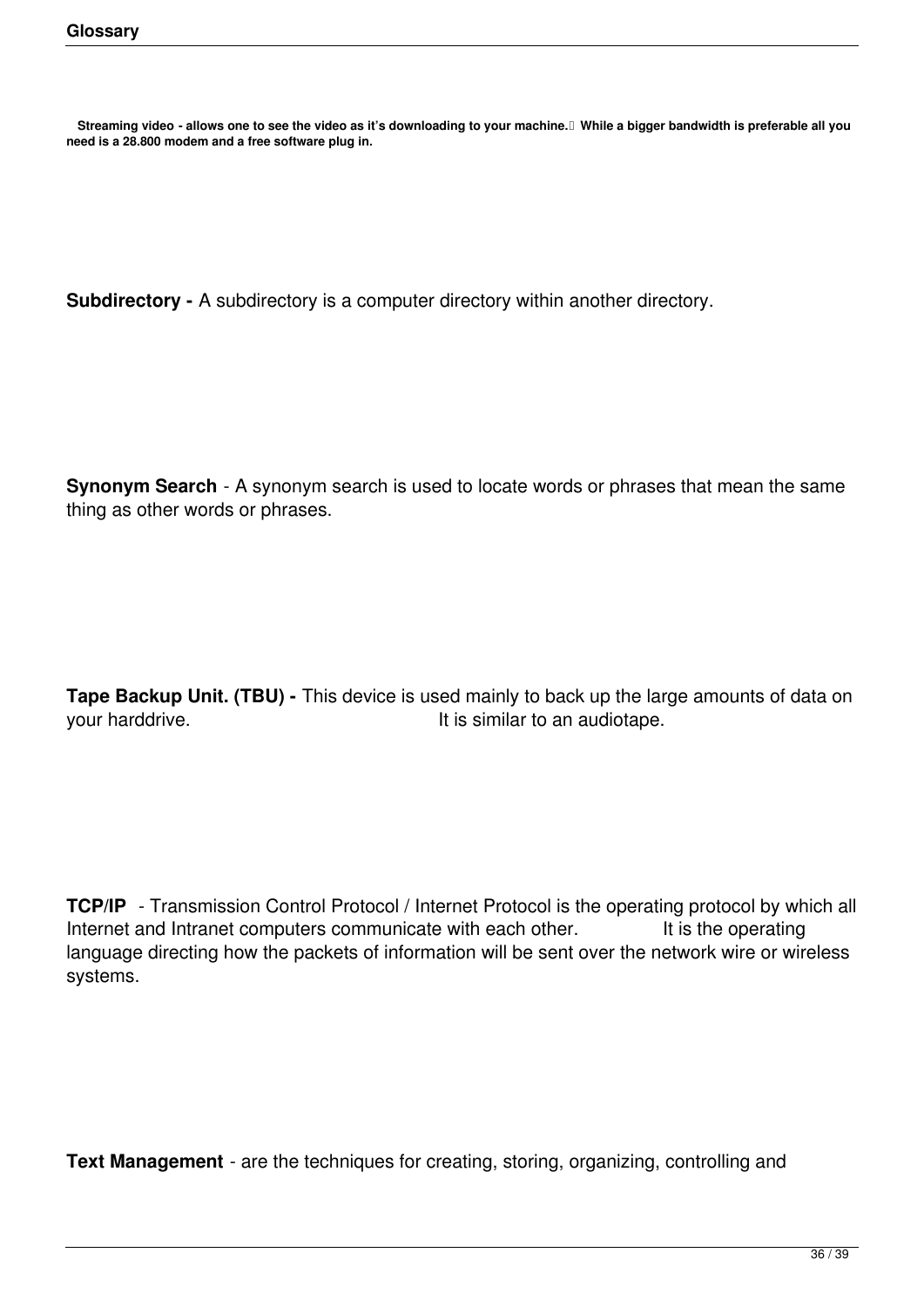retrieving text files in a logical fashion.

**Text search** - is a technique for searching text files for occurrences of certain words or phrases.

**Unzip** - refers to decompressing a file using the popular PKUNZIP software.

**USB vs. FireWire** – For years connecting peripherals to computers requited a vacant serial port on your computer. There are now two new bus standards - Universal Serial Bus (USB) and FireWire (IEEE 1394).

FireWire is the speed champ with speeds of 1000 to 400 MBPS.

USB has a slower speed 1.5 to 12 MBPS which is adequate for most peripherals.

The cost is lower for USB's and should be used unless you need the higher speed for digital video or other bit hungry applications.

**Vaporware** - slang term referring to the announcement of software but not ready for delivery to customers.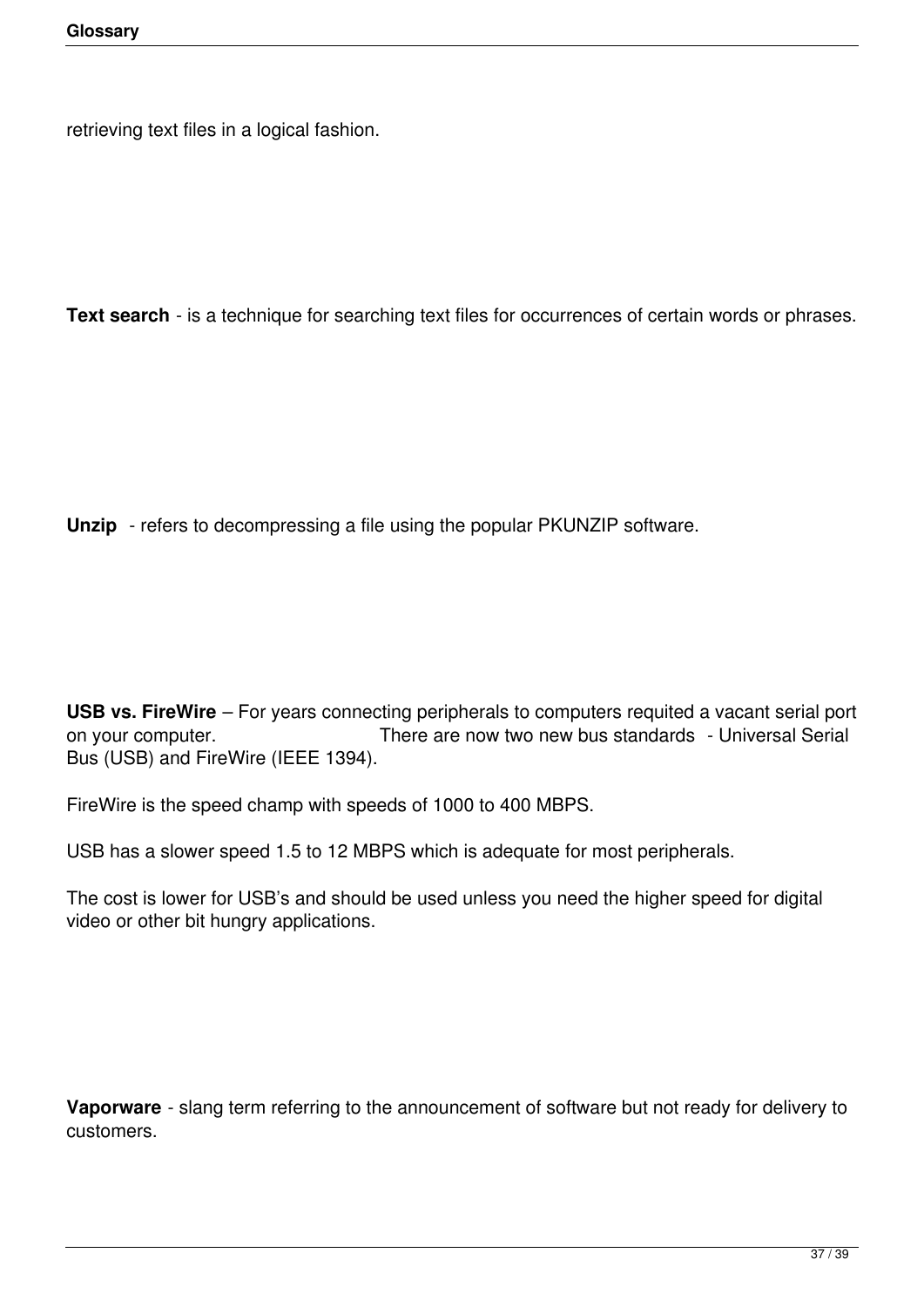**Voice Recognition Technology** - Refers to the capability of a computer to "hear" a word and convert the word automatically to usable computer text. This technological breakthrough has immense promise for automating the practice of law.

We would simply command the computer to open up the word processing program, dictate a letter and print and/or fax the letter and envelope for mailing.

If you have electronic mail - then just transmit it to whomever you wish.

Some law firms have " voice recognition" software in place and many others are considering applications for its use.

**Wildcard** - The wildcard is the asterisk (\*). It takes the place of any number of letters within a word. For example, *ar\** could be used to represent all words that begin with the letters *ar*

, regardless of their length.

It also can be used any other character in a filename such as *smith\*.\*.*

## **Windows - is the Microsoft operating system that features multitasking and a graphical user Interface.**

**Word Processing** - software designed to prepare a letter, brief or other documents.